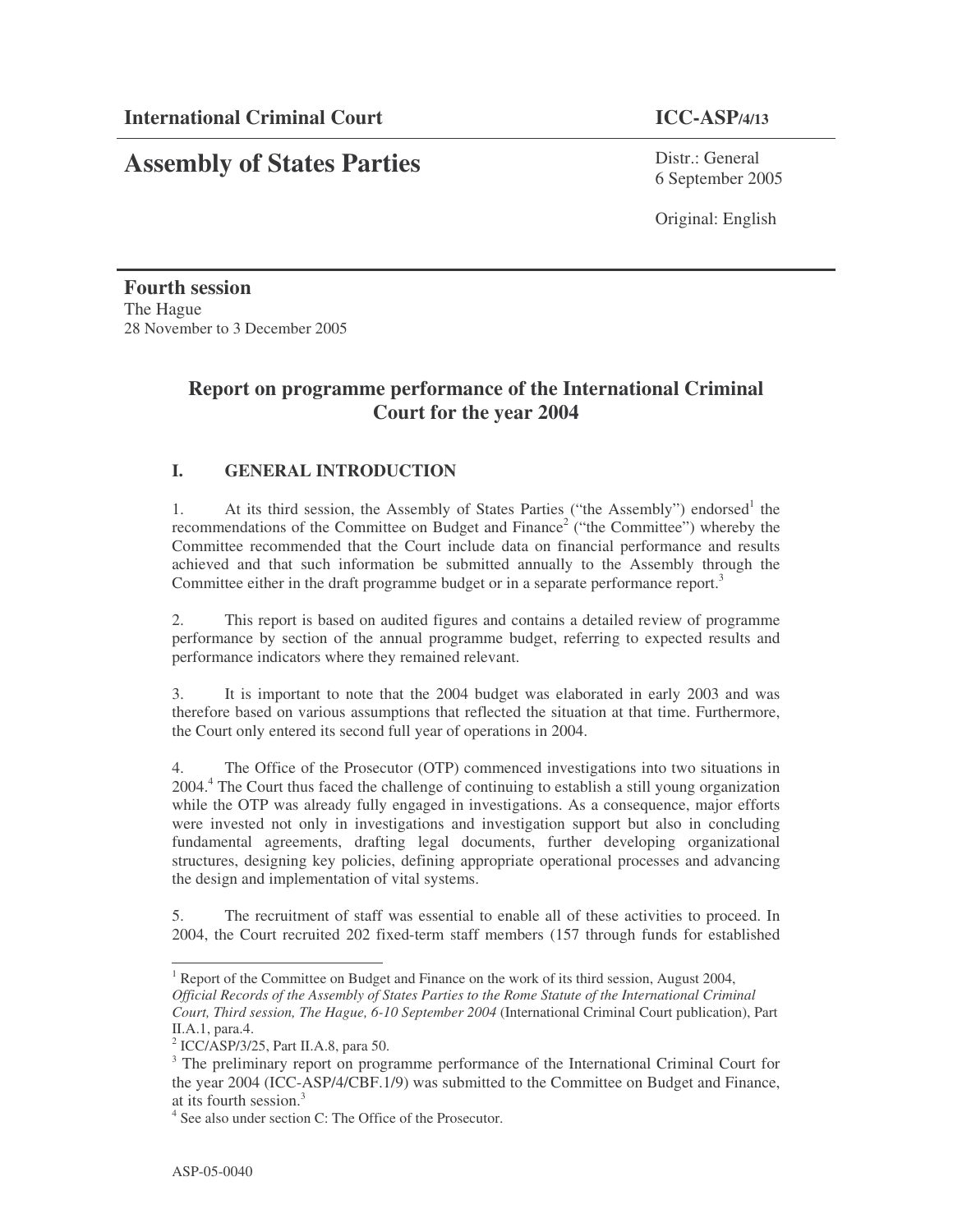posts and 45 through general temporary assistance (GTA) funds), 107 short-term staff members, 29 consultants and 23 individual contractors. The Court also employed 134 interns and 11 visiting professionals.

|                                                | Approved<br>budget 2004 | Expenditure | Unencumbered<br>balance | Implementation<br>rate in $%$ |
|------------------------------------------------|-------------------------|-------------|-------------------------|-------------------------------|
| Major Programme I<br>Judiciary                 | 5,871                   | 4,594       | 1,187                   | 79.4                          |
| Major Programme II<br>Office of the Prosecutor | 14,041                  | 7,999       | 6.042                   | 57.0                          |
| Major Programme III<br>Registry                | 30,650                  | 28,973      | 1,677                   | 94.5                          |
| Major Programme IV<br>Secretariat of the ASP   | 2,599                   | 1,943       | 656                     | 74.8                          |
| <b>Total Court</b>                             | 53,071                  | 43,489      | 9,562                   | 81.9                          |

|        |  | Table 1. Budget performance 2004 - summary by major programme (thousands of |  |  |  |  |
|--------|--|-----------------------------------------------------------------------------|--|--|--|--|
| euros) |  |                                                                             |  |  |  |  |

# **II. ORGANS OF THE COURT**

# **A. The Presidency**

6. The Presidency continued to exercise its administrative, judicial and external relations functions. In light of its increased workload in respect of those responsibilities, the Presidency recruited one P-3 Administrative Officer, using general temporary assistance funds, and one P-3 Legal Officer. In the performance of its duties, the Presidency:

#### *Administrative functions*

- Continued to oversee the development of a common approach among the organs to issues of mutual concern. Particular attention was given to cultivating effective working relationships within the Court. The Coordination Council, comprised of the President, the Prosecutor and the Registrar, increased the number of its meetings in 2004. It established the Budget Steering Committee to facilitate the sound, efficient and transparent preparation of the 2006 budget and the Strategic Planning Project Group to develop a strategic plan for the Court.
- Convened weekly meetings with the Registrar on administrative issues and oversaw the provision of administrative services by the Registry.
- Continued to provide input on administrative instructions. An inter-organ working group on administrative instructions was established to facilitate the issuance of such instructions. The Presidency also completed two Presidential Directives in 2004, one on the promulgation of the Staff Regulations and the other on guidelines on the establishment of trust funds of the Court.

#### *Judicial functions*

• Decided that all judges of both the Pre-Trial and Appeals Divisions should be present at the Court on a full-time basis so that the Court would be appropriately prepared to receive its first cases. By March 2004, all judges of those Divisions were present at the Court. Based on the assumptions of the Court, it was anticipated that the judges of the Trial Division would also be required on a fulltime basis. In the absence of proceedings, the Presidency deemed it unnecessary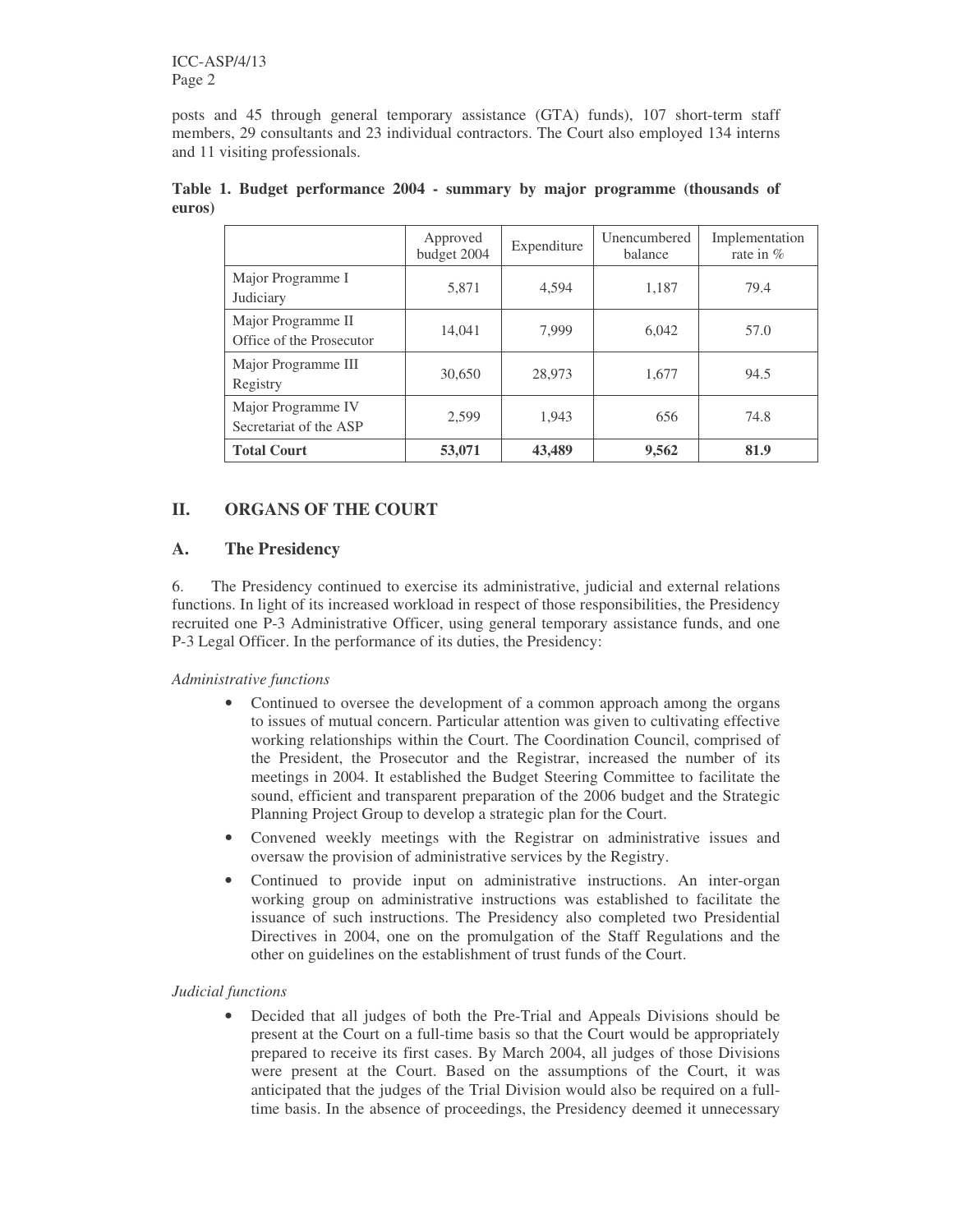for all trial judges to sit full-time in The Hague. A portion of the funds not used for full-time salaries was redeployed to finance the travel of judges to plenary sessions at the seat of the Court.

- Organized two plenary sessions in March and May devoted primarily to drafting and adopting the Regulations of the Court.
- Constituted three Pre-Trial Chambers within the Pre-Trial Division. Following two referrals from States Parties to the Court, the Presidency assigned the situation in the Democratic Republic of Congo to Pre-Trial Chamber I and the situation in Uganda to Pre-Trial Chamber II.
- Regularly updated all judges on issues relevant to them both at and between plenary sessions through meetings and newsletters.
- Constituted a working group to draft a Code of Judicial Ethics.
- Sent letters from the President to States Parties to enquire whether they would be amenable to being placed on a list indicating their willingness to accept persons sentenced to a term of imprisonment by the Court.
- Drew up a draft Code of Professional Conduct for counsel on the basis of a proposal made by the Registrar and after consulting the Prosecutor. The draft Code was then submitted to the Assembly of States Parties for adoption.

#### *External relations*

The major objective of the Presidency in the area of external relations is to enhance public awareness and understanding of the Court in the international arena. The President played a leading role in this regard by:

- Holding regular meetings with heads of State, heads of government, ministers, high-ranking officials, representatives of States, international and regional organizations, non-governmental organizations and members of the academic community. He also addressed a large variety of audiences at conferences and other meetings in The Hague and around the world and gave numerous interviews.
- Participating, together with the Prosecutor, the Registrar and the Director of the Secretariat of the Assembly of States Parties (the Assembly), in two briefings to the diplomatic community (one in The Hague and one in Brussels) and in the third session of the Assembly in The Hague.
- Coordinating negotiations on behalf of the Court with the United Nations in connection with the adoption of a Relationship Agreement between the two institutions, and concluding the Agreement with the Secretary-General after approval by the Assembly of States Parties and the United Nations General Assembly.

# **B. Chambers**

7. The Chambers within each Division deal with the situations assigned to them. While two situations were assigned to the Pre-Trial Chambers, there were no proceedings in 2004. Chambers continued to recruit support staff for judges. In the performance of their duties, the judges:

- Elected Presiding Judges of Pre-Trial Chambers I and II as well as the President of the Pre-Trial Division.
- Adopted the Regulations of the Court. These Regulations, which are designed for the routine functioning of the Court, cover a broad range of issues including the composition and administration of the Court, proceedings before the Court,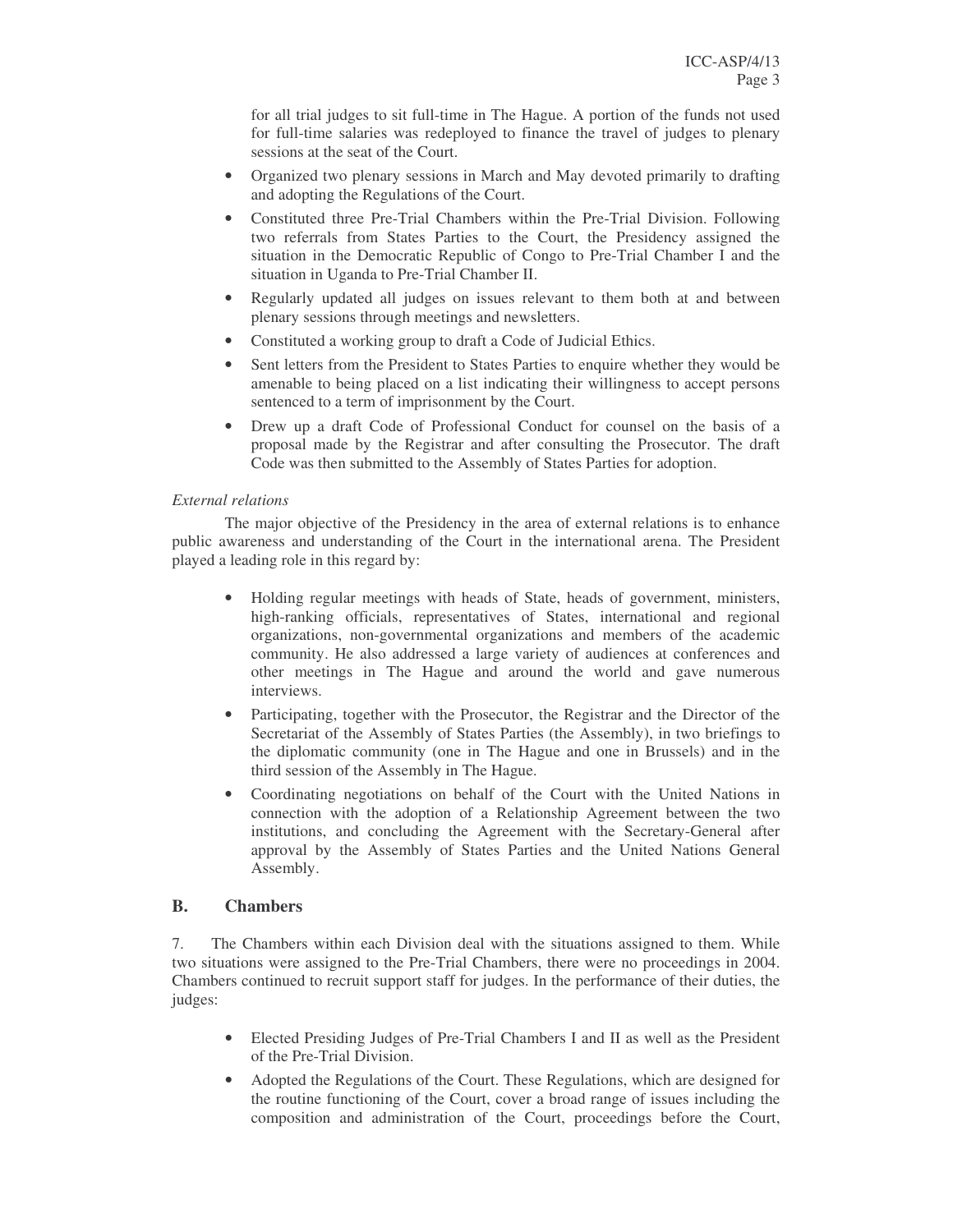counsel issues and legal assistance, victims participation and reparations, detention matters, cooperation and enforcement, removal from office and disciplinary matters. The Regulations also provide a framework for drafting a Code of Judicial Ethics and establishing an Advisory Committee on Legal Texts. In accordance with article 52 of the Rome Statute, the Prosecutor and the Registrar were consulted in the elaboration of the Regulations. The Regulations were circulated to States Parties for comment and remained in force as no objections were received from States Parties.

- Participated in working groups established by the Presidency to address particular issues to be included in the Regulations that required specific attention and research.
- Discussed issues of common concern during the two plenary sessions and participated in working sessions on significant features of the Statute. In plenary, judges held meetings with the Prosecutor, the Registrar and representatives of the host State on matters of importance for the future functioning of the Court. Workshops led by experts were held on gender issues in international criminal law and on contact that judges may have with the media.
- Discussed and adopted the structure of Chambers.
- Assisted the Presidency in the drafting of standard forms and templates for use during proceedings before the Court.
- Coordinated and discussed issues of mutual concern in preparation for the technical aspects of future proceedings such as disclosure of documents and presentation of evidence, among other matters.
- Acted as focal points for inter-organ working groups on issues of concern to the Court as a whole, such as the headquarters agreement with the host State, the establishment of permanent premises for the Court, information technology matters and issues relating to victims and defence.
- Participated in raising public awareness and understanding of the Court by addressing various conferences and meetings around the world and welcoming visitors to the seat of the Court. The judges also established contact with both national and international judicial institutions in order both to learn from them and to share experience related to their judicial work.

# **C. The Office of the Prosecutor**

8. On 21 June and 28 July 2004 the Office of the Prosecutor announced the opening of investigations in the DRC and Uganda respectively. Pivotal cooperation agreements were concluded to facilitate the investigations and to execute any arrest warrants.

9. The Deputy Prosecutor (Investigations) led investigative missions in Kinshasa and Kampala. The teams in Uganda took critical investigative steps in difficult circumstances, interviewing persons and collecting other evidence with the Ugandan Government's full cooperation.

10. It is estimated that approximately 60 per cent of the investigation was completed in respect of the Ugandan case despite the fact that progress was hampered by considerable security risks to the investigation teams.

11. In the Democratic Republic of Congo the teams found themselves operating in a high-security-risk environment and under difficult circumstances in terms of infrastructure and the limited ability of the Government to provide assistance. Delays in concluding the memorandum of understanding with the United Nations Mission in the DRC (MONUC) also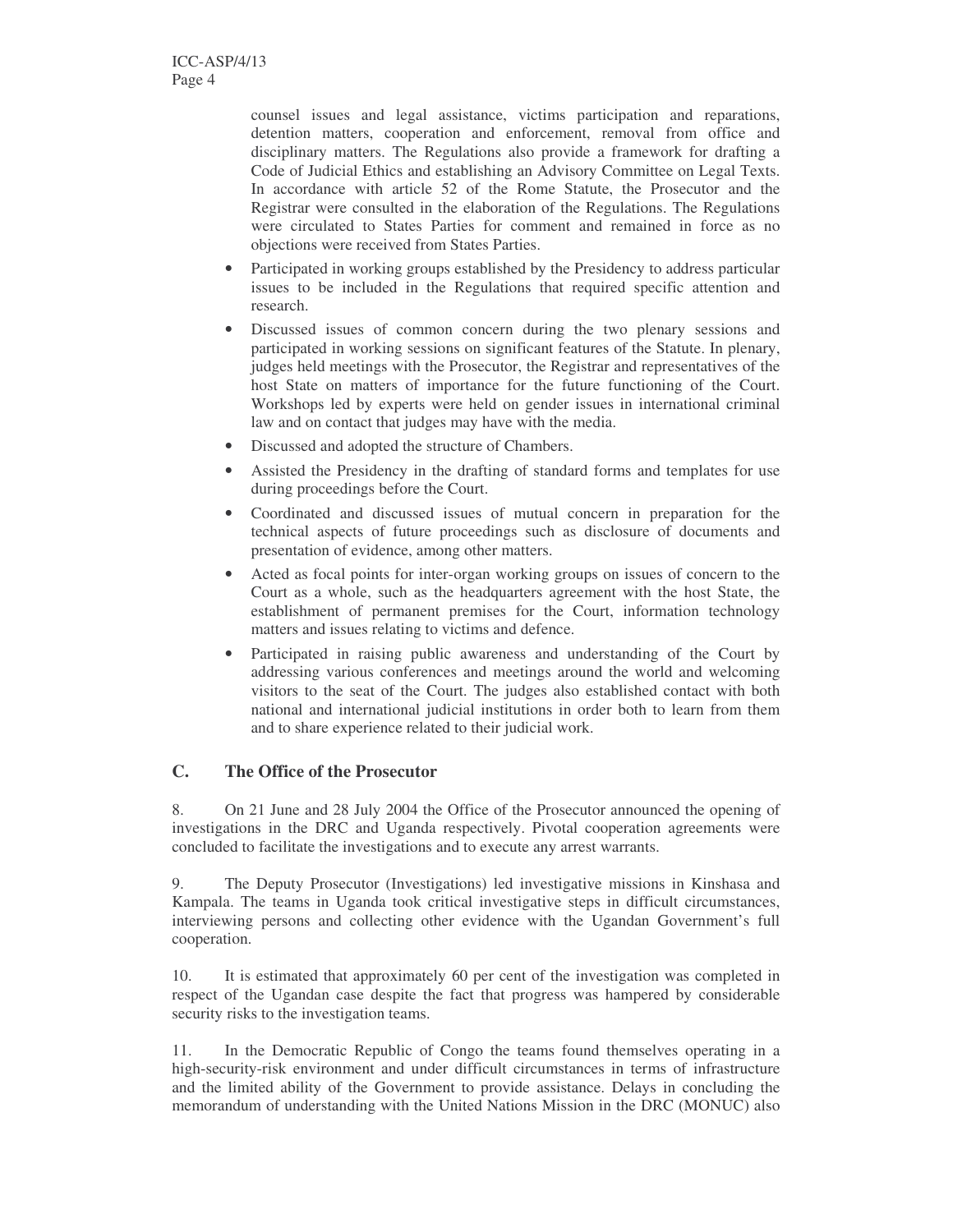affected the rate at which remote operations could proceed. Under these conditions, it is estimated that approximately a third of the investigation of the DRC situation was completed.

12. Owing to the fact that investigations did not proceed at the pace forecast in the Office assumptions and in view of rules  $101.1$  (c)<sup>5</sup> and  $110.4(b)$ <sup>6</sup> of the Financial Regulations and Rules (ICC-ASP/1/3), it was not deemed pertinent to recruit operational staff or to enhance the operational support capacity by filling conditional posts of the Office before the operational needs arose.

13. The under-expenditure in respect of staff costs (48 per cent implementation) stems to a large extent from adjustments to recruitment plans due to security and operational concerns relating to the investigations. Conversely, investments in respect of non-staff resources were made to ensure operational preparedness for investigations (85 per cent implementation of non-staff budget).

14. The Office made significant advances with policies to support the mandate of the Office, including policies promoting;

- A positive approach to cooperation and to the principle of complementarity, including: encouraging genuine national proceedings where possible, reliance on national and international networks, and participating in a system of international cooperation;
- A focused prosecution strategy, featuring: a focus on the most responsible perpetrators, a policy of short investigations, focused indictments and expeditious trials, and an interdisciplinary investigative approach, adjusted to the peculiarities of each situation.

15. The Office used practical experience to inform both its policy refinements and the composition of operational and support teams needed to implement these policies.

16. The Executive Committee, comprising the heads of each of the three divisions, was established to advise the Prosecutor on all major decisions, including any decision to dismiss communications, seek additional information, conduct advanced analysis and start an investigation, thus ensuring coordinated and collective decision-making with regard to both strategic and operational matters.

17. At the operational level, the joint team approach brings together members of each division, with diverse profiles and skills, to ensure the most effective implementation of projects.

18. At the level of operational support and administrative services, the Office has been structured to provide the level of services required to meet operational needs while creating the necessary interface with the other organs of the Court to ensure coordination and efficiency of common services.

#### **Immediate Office of the Prosecutor**

19. In 2004 the Immediate Office built on the strategic decisions of 2003. In summary, the Prosecutor:

<sup>&</sup>lt;sup>5</sup> "In the application of the Financial Regulations and Rules, officials shall be guided by the principles of effective financial administration and the exercise of economy."

<sup>&</sup>lt;sup>6</sup> "Certifying Officers are responsible for managing the utilization of resources, including posts, in accordance with the purposes for which those resources were approved, the principles of efficiency and effectiveness, and the Financial Regulations and Rules of the Court…"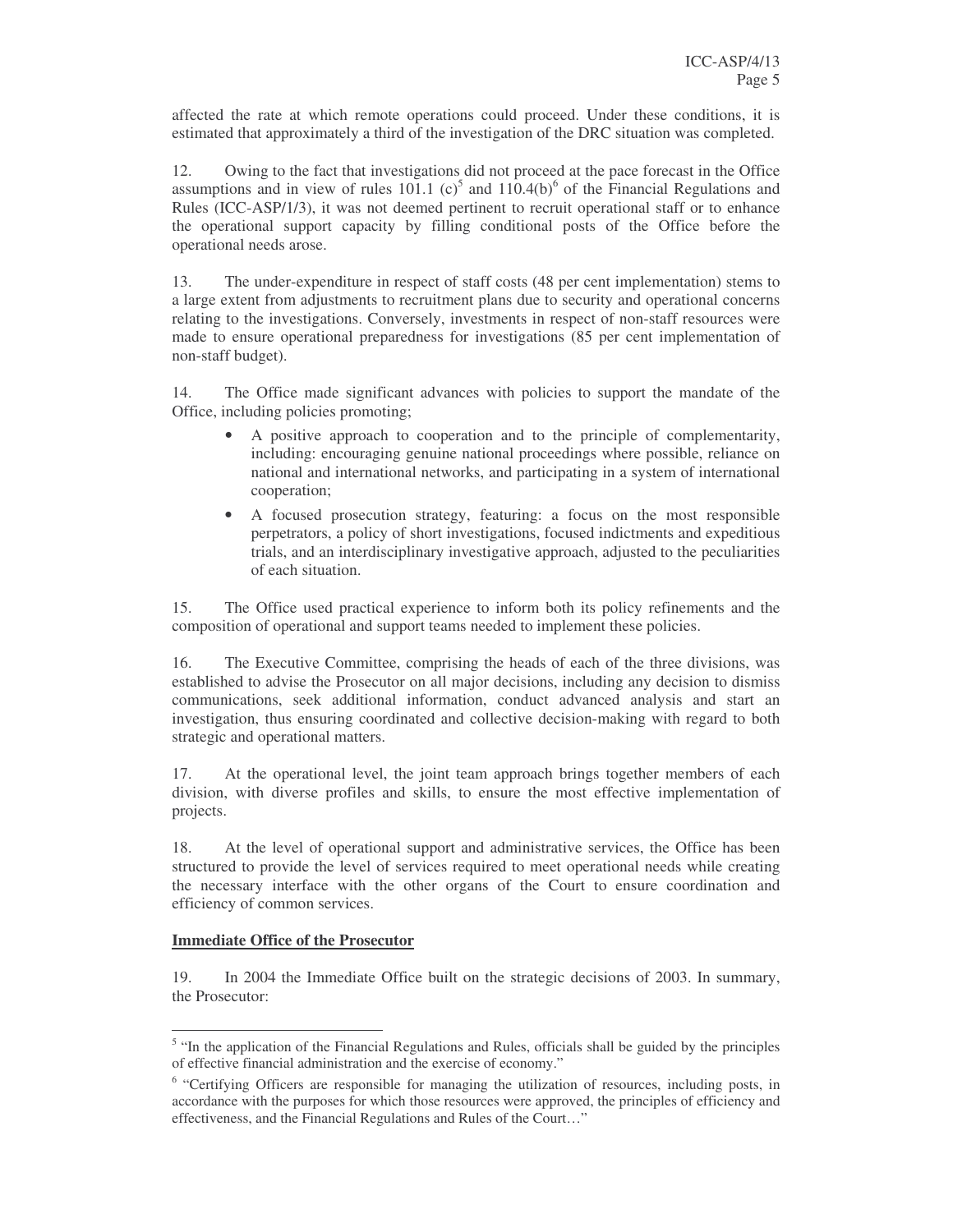- Took the decision to initiate the aforementioned investigations.
- Established the principal policies of the Office and refined the structure of the Office to implement the strategies and policies.
- Supported the agenda of improving the gender representation of the Office and promoting the integration of gender concerns into OTP operations.
- Established a solid foundation for interaction and dialogue between States, NGOs, IGOs, academia and national/international agencies to foster cooperation and cost–effectiveness.

#### **Services Section**

20. In 2004 the Section provided technical, linguistic and administrative support to the Office of the Prosecutor as follows:

- Established a selection and accreditation procedure for language staff in conjunction with the Registry.
- Established a multi-language roster of field interpreters to cater to the demand from the investigation teams in the field (61 accredited interpreters covering, inter alia, Acholi, Lango, Ateso, Kumam, Swahili, Congolese Swahili and Lingala).
- Introduced a code of conduct and guidelines for field interpreters.
- Deployed interpreters for a total of 138 days in support of witness interviews in the field.
- Addressed unforeseen demands for transcription from non-working languages through the testing and selection of eight transcribers (Acholi, Swahili) to work on suspect interview transcripts and audio-visual evidence in non-working languages (in total 400 hours of audio transcript).
- Developed standards and guidelines for the transcription services and delivered training.
- Met all 156 translation requests submitted by the Office in 2004.
- Introduced state-of-the-art evidence processing methodologies and provided the concomitant training to staff.
- Successfully implemented TRIM for the management of evidence and article 15 communications and provided training to key end-users.
- Provided input for the Court's decision with regard to the systems and software for streamlining the management of disclosed evidence.
- Embedded systems to comply with the Statute in terms of the chain of custody of evidence and record keeping, resulting in no loss or damage to evidence and zero complaints with regard to the contamination of evidence.
- Established the necessary technical infrastructure to support suspect interviews in the field and trained the personnel to provide technical support for investigations in the field.
- Provided competent technical support for missions in Uganda and the DRC.
- Provided sound financial data and forecasts to programme managers and promoted the understanding of financial and administrative procedures, especially those pertaining to field operations.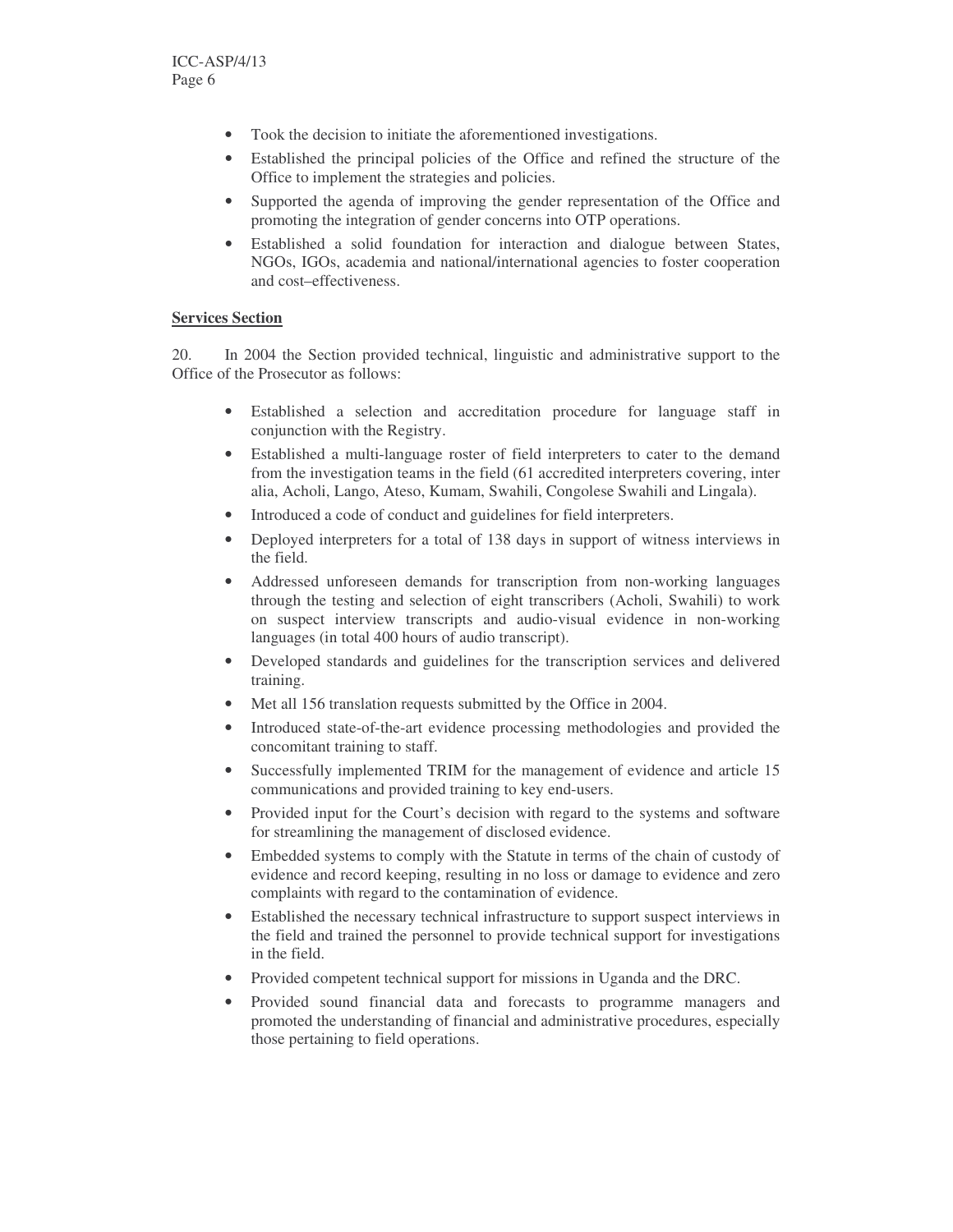# **Legal Advisory Section**

#### **(2004 bndget: Legal Advisory and Policy Section)**

21. The Chief Prosecutor redefined the functions of the Section for the entire 2004 fiscal period to include the following four responsibilities: (a) to provide legal advice to the operational areas of the OTP upon request; (b) to develop online legal tools or services; (c) to provide legal training to members of the OTP upon request; and (d) to coordinate the legalacademic network of the OTP. The name of the Section was also changed from "Legal Advisory and Policy Section" to "Legal Advisory Section".

- 22. In 2004 the Section undertook, inter alia, the following activities:
	- Researched and drafted 35 legal memoranda covering a wide range of legal issues.
	- Developed the "Legal Tools Folder", a unique virtual library with more than 5 gigabytes of legal materials in international criminal law, including relevant treaties and international and national decisions; developed a full prototype of the case management application "Case Matrix", with extensive legal reference and database services; and started developing a comprehensive commentary on procedural and evidentiary issues, the "Proceedings Commentary".
	- Contributed to legal training of OTP members, including the organization of fifteen ICC-OTP Guest Lectures with participation from all organs of the Court.
	- Further developed contacts with legal-academic experts and institutions.

#### **Staff Strategy Unit (2004 budget: did not exist)**

23. This Unit, created as a separate entity within the Office in 2004, has responsibility for providing strategic advice on OTP-specific human resource issues and creating the necessary interface with the Registry in terms of selection and development of OTP personnel. The Unit undertook the following key activities in 2004:

- Provided advice to the Prosecutor on key human resource issues.
- Supported the recruitment of 77 new staff (56 budgeted posts and 21 general temporary assistance positions); 57 per cent of the new approved posts for 2004 were filled.
- Developed OTP-specific recruitment strategies for operational personnel.
- Coordinated the preparation of work surveys for the classification exercise within the Office of Prosecutor.
- Organized all OTP-specific staff development sessions.
- Coordinated the preliminary work on the development of a strategic plan for the Office.
- Introduced a policy of exit interviews and feedback during probationary periods in order to contribute to continuous improvement of the Office's induction and staff deployment arrangements.

#### **Public Information Unit**

#### **(2004 budget: did not exist)**

24. The Public Information Unit (PIU) was established in June 2004 as a separate Unit of the Immediate Office.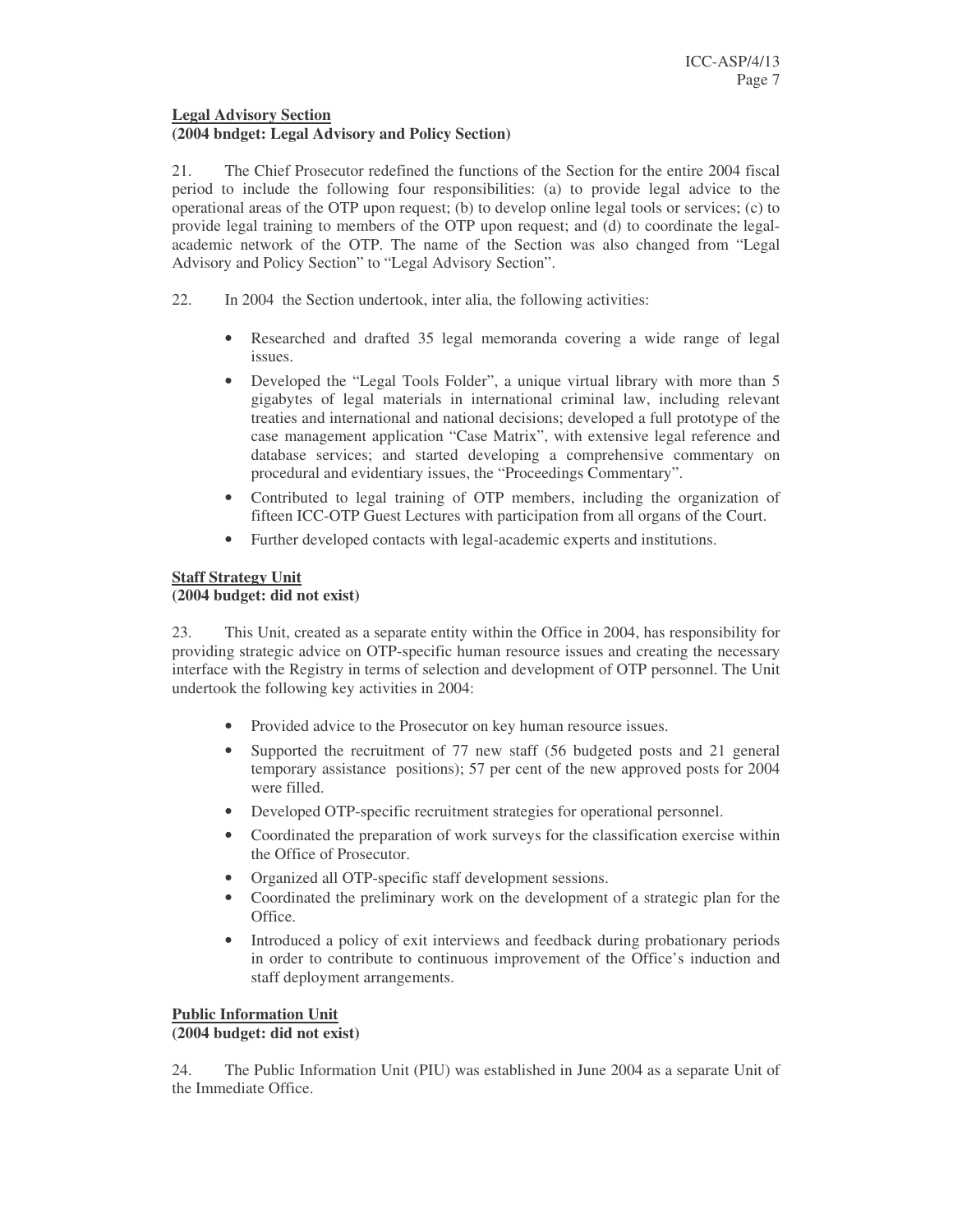ICC-ASP/4/13 Page 8

25. The functions of the PIU include advising the Prosecutor and the Office on information and communication strategies, media management and media relations; disseminating information on the work of the Office and fielding media queries; promoting understanding of the work of the Office among the public and among the "communities of interest" affected by its work; building and developing active support networks for the Office in the media, academic and public institutions, and non-governmental and intergovernmental organizations; designing and conducting information and outreach campaigns on vital aspects of the work of the Office; and supporting investigations and performing other tasks as requested by the Chief Prosecutor.

- 26. In 2004 the Public Information Unit:
	- Designed strategies and executed media campaigns around the announcement of investigations in the DRC and Uganda.
	- Initiated work on a media network in Africa.
	- Conducted field missions to build an effective African media network in South Africa, Kenya, the DRC, Uganda, the United Republic of Tanzania, Rwanda and Ethiopia.
	- Selected media opportunities and advised the Prosecutor and his deputies before and after interviews.
	- Fielded a steady flow of media queries on the work of the OTP.
	- Organized, on average, three briefings per week and represented the OTP in briefings and high-level visits to the Court.
	- Produced OTP contributions to the ICC Newsletter.
	- Accompanied the Prosecutor and other OTP principals on high-level trips abroad.
	- Coordinated the work of outside media companies producing documentaries on the work of the OTP.
	- Represented the OTP at a conference on public information strategies for international justice institutions in Vancouver.

# **Jurisdiction, Complementarity and Cooperation Division – JCCD (2004 budget: did not exist)**

# **Situation Analysis Section**

#### **(2004 budget: Analysis Section)**

- 27. In 2004 the Section:
	- Developed regulations and procedures governing the three phases of analysis, through inter-office consultation and adoption by the Executive Committee.
	- Oversaw the development of a computer system for storing communications, recording information, handling recommendations, generating reports and sending responses; developed standard template responses to communications; developed a practice manual and standards for analysis of communications (Phase I).
	- Developed provisional methodologies and formats for analysis of gravity, admissibility and interests of justice in situations of concern (Analysis Phase II-III).
	- Prepared a policy paper annex on handling of communications and referrals, including inter-office consultation, approval by the Prosecutor and posting on the website for public comment.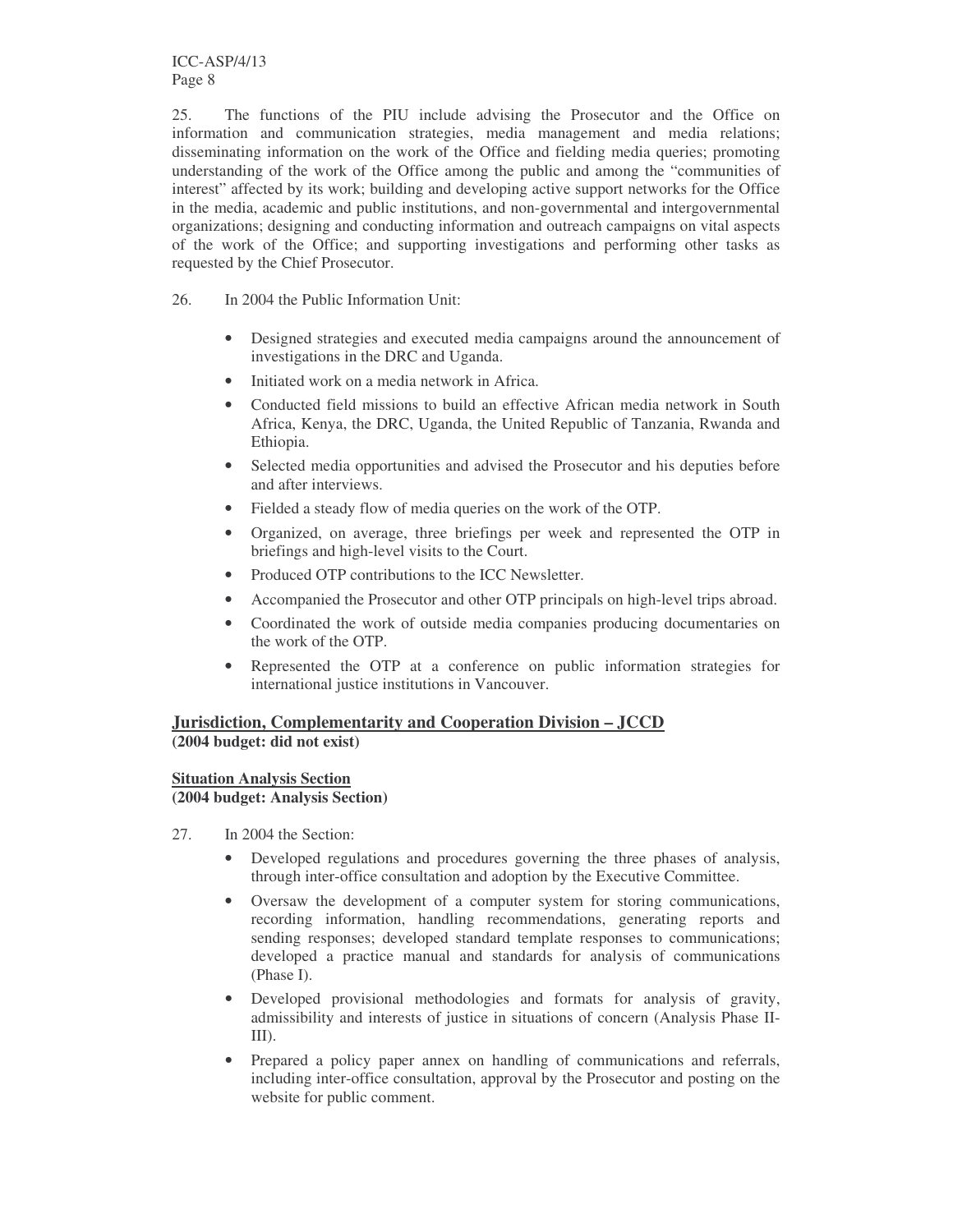- Analysed 1,030 communications (Analysis Phase I), obtained approval and sent responses to communicators.
- Carried out analysis of six situations of concern (Analysis Phase II) and prepared 12 periodic analytical reports to the Executive Committee on those situations.
- Completed advanced analysis (Phase III) on two situations the DRC and Uganda -- including seeking additional information and information-gathering missions, and submission of comprehensive reports to the Executive Committee on article 53 factors, to enable an informed decision to be taken on whether to initiate an investigation.
- Carried out eight missions to Uganda and eight missions to the DRC to collect information on admissibility and interests of justice.

# **Jurisdiction and International Cooperation Section**

**(2004 budget: did not exist)**

- 28. In summary, the Section:
	- Negotiated and concluded cooperation agreements with territorial States (the DRC and the Government of Uganda).
	- Negotiated and concluded an OTP-Interpol cooperation agreement and cooperation agreements with several non-governmental organizations and UN entities and with one State Party, and initiated negotiations with several others.
	- Participated in the negotiation and adoption of a Court-wide Relationship Agreement with the UN and Court-wide agreements with territorial States on privileges and immunities.
	- Participated in the (ongoing) negotiation of Court-wide agreements with the African Union, the European Union and MONUC.
	- Processed 19 requests for assistance in support of investigations.
	- Developed and implemented external relations strategies and work plans with respect to situations under investigation.
	- Forged extensive contacts with key local and international stakeholders, including the Government of Uganda, local and international NGOs, donor States, the UN and the Sudan to develop cooperative relationships, including through eight field missions. Encouraged actors to recognize the justice component as part of a comprehensive strategy.
	- Forged extensive contacts with key local and international stakeholders, including the Transitional Government of the DRC, local and international NGOs, members of the International Committee in Support of the Transition (CIAT), the European Commission and MONUC to develop cooperative relationships, including through eight field missions.
	- Provided planning and support for OTP participation in external relations activities such as diplomatic briefings, the Assembly of States Parties, the EU Working Group on Public International Law (COJUR) and UN meetings; prepared statements, reports and materials for stakeholders; and provided presentations on the OTP and its strategies and activities.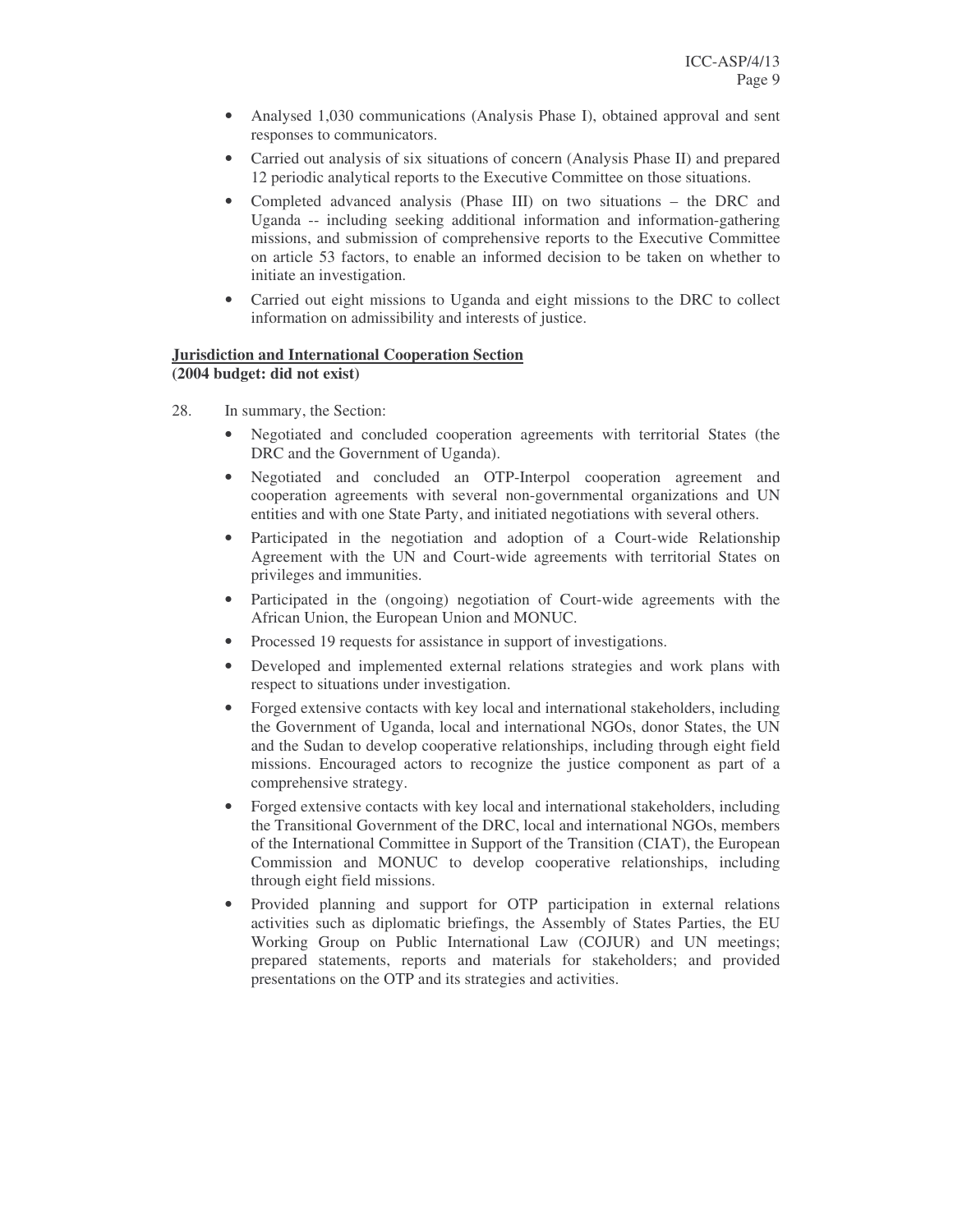#### **Investigation Division**

#### **Office of the Deputy Prosecutor**

#### **(2004 budget: Deputy Prosecutor - Investigations)**

- 29. The Division as a whole:
	- Actively supported the start and progress of the investigations by negotiating and ensuring the required cooperation with agencies in the field.
	- Defined and implemented the strategy for the establishment of the Division, ensuring that:
		- o Organizationally, staff and equipment were in place;
		- o Key operational policies and procedures were defined;
		- o Objectives for each unit were set and met as far as possible;
		- o Sufficient progress was made in each of the investigations.

#### **Investigation Planning and Support Section (2004 budget: part of Investigation Section)**

#### Analysis Unit

- Developed crime analysis in support of preliminary examinations. Performed preliminary crime analysis of five situations and comparative analysis of different situations, resulting in the identification of main areas of crime and main suspected groups for situations.
- Undertook analyses in support of the investigations: collection, collation and analysis of varied evidence sources for specified products to support the case – crime pattern, suspect profile (individuals and organizations); incident analysis.
- Developed methodological standards for analysis, including source evaluation, quantitative analysis and several electronic tools.
- Developed a model for selection and testing of analysts and investigators resulting in successful recruitment.

# **Gender and Children Unit**

- Established the Unit and clearly defined its role within the Division and OTP in general.
- Provided assistance/support for the investigators in the field and organized inhouse training for the investigation teams.
- Translated the coordination with the Victims Participation and Reparations Section (VPRS) into a protocol.
- Worked on policies and guidelines related to victims issues, concluding the first phase of development of policy on sexual violence.
- Established procedures for an appropriate approach to victims during investigations and implemented measures such as pre-interview assessments of victims in the field. As a result, a standardized procedure for assessing victims' condition in the field in both ongoing situations was established and implemented, and a significant input was provided in terms of policies regarding victims rights and victims/witnesses protection at OTP level.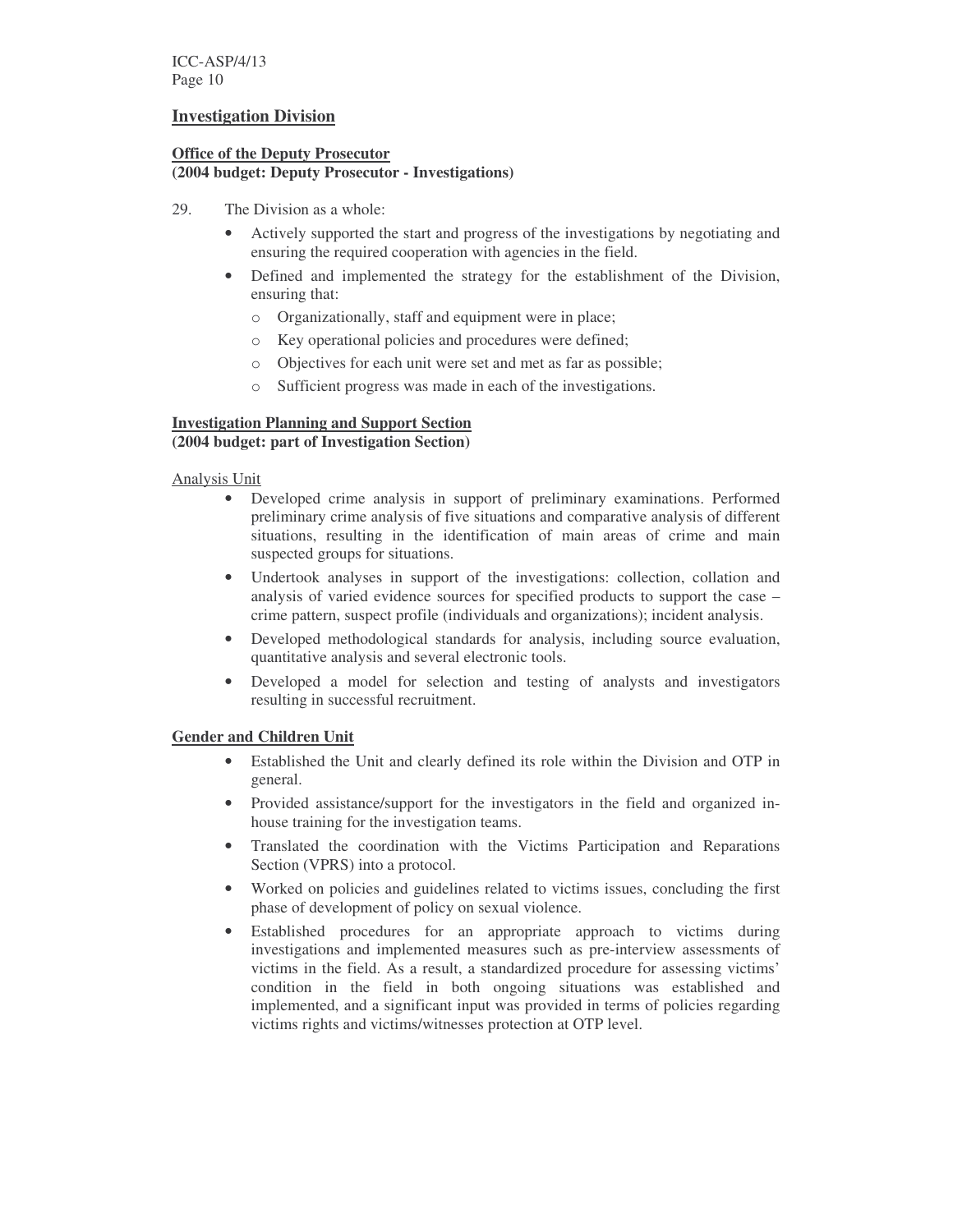#### **Operations Unit**

30. The Unit only became operational at the end of October 2004 with the arrival of the Forensic Coordinator; hence the achievements are related exclusively to forensic operations. The Operations Unit:

- Provided forensic support and consultancy for teams through a field mission (Ndrele) and analysis of forensic material related to the investigations.
- Developed forensic goals and a strategic approach.
- Started to develop a network of forensic correspondents (NGOs, individuals, agencies).
- Initiated the development of guidelines, procedures and methodologies.
- Acquired forensic equipment through the procurement of fast response kit lists and a forensic library list.

#### **Investigation Teams**

#### **(2004 budget: part of the Investigation Section)**

- Completed the recruitment and training of Teams (legal, investigative, operational, cultural).
- Developed a case hypothesis that has driven the focused investigation and that was updated regularly.
- Collected evidence and information through open source analysis and statementtaking.
- Developed a witness protection procedure.
- Put in place the necessary protocols for information handling and meeting obligations under the Statute.

# **Prosecution Division**

31. In 2004 the Prosecution Division focused on four core activities: recruitment; development of the necessary legal protocols and guidelines for the purpose of conducting investigations and prosecutions; assistance for the development of internal procedures for the registration, storage and processing of evidence; and provision of legal advice to JCCD officers and investigation teams during the analysis and investigation phases. This focus resulted in the following:

- Assumption of office of the Deputy Prosecutor (Prosecutions), Ms Fatou Bensouda, on 2 November 2004;
- Recruitment of all senior lawyers (three Senior Trial Lawyers and one Senior Appeals Counsel) and their support staff. The selection process for other professional positions was initiated;
- Development of protocols on article 56 procedures, witness interviewing, suspect interviewing, implementation of the principle of objectivity and disclosure of evidence in the Office's possession and under its control;
- Provision of training to the investigators (Investigation Division) on these protocols and on the relevant legal requirements of the Rome Statute, the Rules of Procedure and Evidence and the Regulations of the Court;
- Active participation in the process of adoption of the Regulations of the Court;
- Provision of legal input to JCCD officers in the development of various cooperation agreements and other relevant cooperation matters;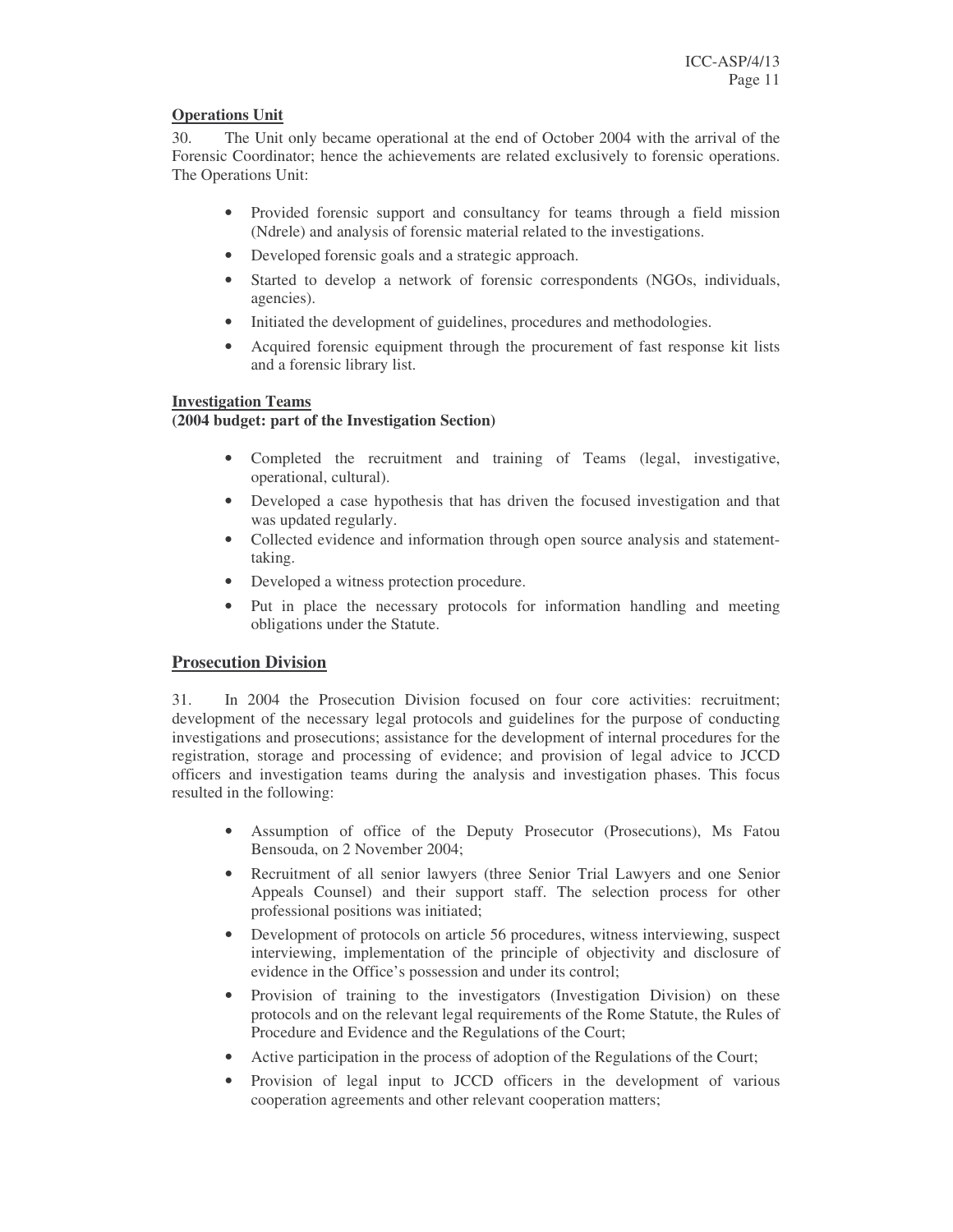- Participation in investigative missions jointly with Investigation Division investigators;
- Provision of legal advice to the Services Section staff responsible for the development of the IT systems for storage and processing of information, as well as concerning the process of selecting the vendor for the electronic court system;
- Collaboration with the Registry to improve coordination, including the development of specific guidelines for interaction and information-sharing.

# **D. The Registry**

# **Office of the Registrar**

#### **Immediate Office of the Registrar**

32. In accordance with the role of the Immediate Office of the Registrar. the main achievements in 2004 may be broadly divided into achievements in the area of management and achievements in the area of external relations.

*In terms of management, the Immediate Office of the Registrar:*

- Ensured that the objectives of the divisions and sections within the Registry were met.
- Further developed the overall management of the Registry by providing guidance, coordinating and reviewing all major activities/projects within the Registry and ensuring the flow of information; held regular bilateral and joint meetings with heads of divisions/section chiefs, and organized and participated in team-building events within the Registry;
- Coordinated all aspects of field activities pertaining to the Registry. In this context three missions were undertaken by the Registrar/staff members of the Immediate Office of the Registrar to Uganda and the DRC.
- Continued to ensure coordination among the organs of the Court by participating in weekly meetings with the Presidency and regular meetings of the Coordinating Council, inter-organ committees and working groups.

#### *In terms of external relations, the Immediate Office of the Registrar:*

- Strengthened the dialogue between the Court and its key partners (host State, States Parties and States not party to the Statute, intergovernmental and international organizations, NGOs, donors and academia) by preparing, holding/or participating in and following up meetings with the Assembly of States Parties, two meetings with the Committee on Budget and Finance, three briefings of the diplomatic community, two meetings with the EU Working Group on Public International Law (COJUR), two strategic meetings with NGOs, weekly meetings with the Task-Force established in the Ministry of Foreign Affairs of the host State, numerous individual meetings with representatives of States and NGOs, and several conferences (e.g. the Vancouver dialogue on public information strategies for international justice).
- Coordinated and implemented the Court's reporting obligations.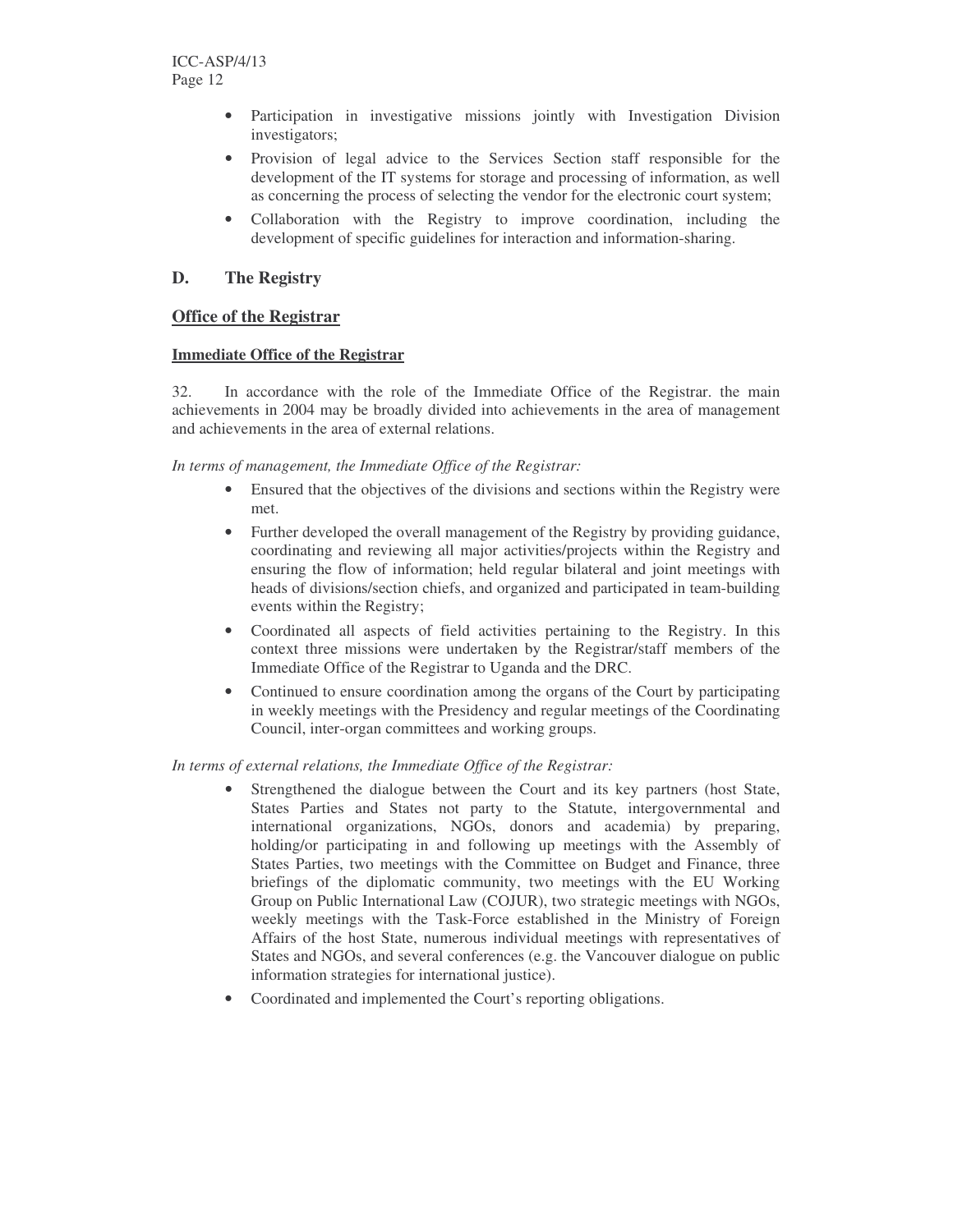#### **Office of Internal Audit**

- 33. In 2004, the Office of Internal Audit achieved the following results:
	- Established a well-performing Office, including through staffing of approved posts.
	- Adopted a Charter for Internal Audit.
	- Identified and assessed risks in order to guide strategic planning.
	- Coordinated and built a strong working relationship with the External Auditor while maximizing audit coverage and minimizing duplication.
	- Commenced an in-depth performance audit.
	- Developed a process to assess and report progress in the implementation of recommendations.
	- Responded to ad hoc requests from senior management.

#### **Legal Advisory Section**

- 34. In 2004, the Section, based on its objectives for the year:
	- Provided legal advice/opinions to the Registrar, Coordination Council and other sections including the Human Resources Section, the Victims and Witnesses Unit, the Public Information and Documentation Section, and the Security and Safety Section;
	- Finalized the Relationship Agreement with the United Nations; finalized the draft Enforcement of Sentences Agreement; finalized the draft Relocation of Witnesses Agreement; finalized templates for memoranda of understanding with States; completed 80 per cent of the draft headquarters agreement; drafted amendments to the terms and conditions of judges that were adopted by the Assembly of States Parties.
	- Issued and publicized administrative issuances via the intranet.
	- Improved coordination and liaison between the organs on legal issues.
	- Participated in regular inter-organ meetings and discussions on various issues.
	- Developed a database on the implementation of legislation in States Parties.
	- Developed templates to form the basis for the negotiation of contracts of a private commercial nature, ensuring that the Court's privileges and immunities were protected.
	- Participated in Inter-Agency Procurement Services Office (IAPSO) training to become familiar with UN procurement and contracts procedures.
	- Participated in a continuous legal education programme to keep up to date with general legal developments.

#### **Security and Safety Section**

35. The Security and Safety Section serves the Court in three main areas: security and safety at headquarters, security and safety in the field, and security of information. In 2004, it achieved the following results in these three areas:

#### *Headquarters*

Established the Security Control Centre, which became fully operational, providing security, safety and emergency monitoring and response capabilities throughout headquarters 24 hours a day, 7 days a week.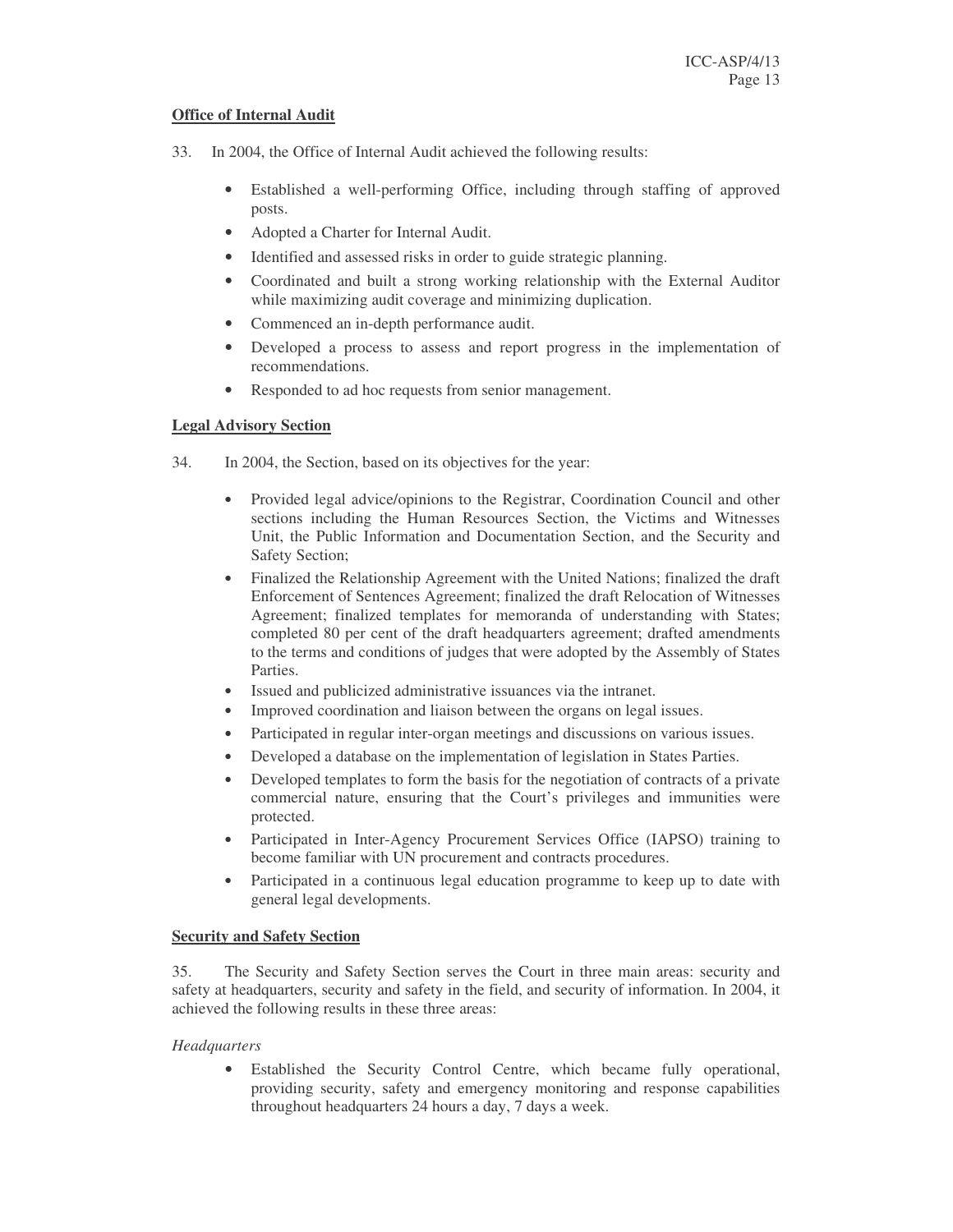- Properly trained and equipped all security personnel to perform their tasks or fulfil their responsibilities.
- Created a safe and secure working environment with no serious physical, security or safety-related incidents.

#### *Field activities*

- Established the Field Security Office to begin supplying the necessary guidelines, advice and coordination to Court staff travelling to the field.
- Established the necessary contact(s) with other security agencies and contacts in the field.
- Procured mandatory personal protection equipment and communications equipment.
- Conducted field security, first aid and survival training.

#### *Information security*

- Recruited an Information Security Analyst.
- Established an Information Security Management Forum.
- Drafted a number of administrative instructions in response to a promulgated Presidential Directive describing the Court's commitment to creating an appropriate information security regime.

#### **Common Administrative Services Division**

**(2004 budget: part of the Deputy Registrar's office)**

#### **Office of the Director**

#### **(2004 budget: Immediate Office of the Deputy Registrar)**

36. Owing to the importance of the position of Director of this Division, particular attention was given to conducting a methodical recruitment process in order to identify the most suitable candidate for the office. However, as it was equally important to ensure that the position did not remain vacant for too long, it was decided to fill it with an interim Director. As a result of the extensive recruitment process and the unavailability of the selected candidate at an earlier stage, the functions were performed by the interim Director until November 2004.

- 37. The key accomplishments in 2004 may be summarized as follows. The Office:
	- Provided guidance to the section chiefs of the Division.
	- Supervised the decisions taken concerning administration.
	- Evaluated all electronic systems to be set up.
	- Coordinated all matters related to the refurbishment and reconstruction of the interim premises within the Court as well as with the host State.
	- Introduced service-level agreements between the Division and its users.
	- Ensured the submission and the accuracy of all reports stemming from the administration.
	- Oversaw the preparation of the budget proposal for 2005.
	- Advised and assisted in the recruitment of the Director of the Common Administrative Services Division.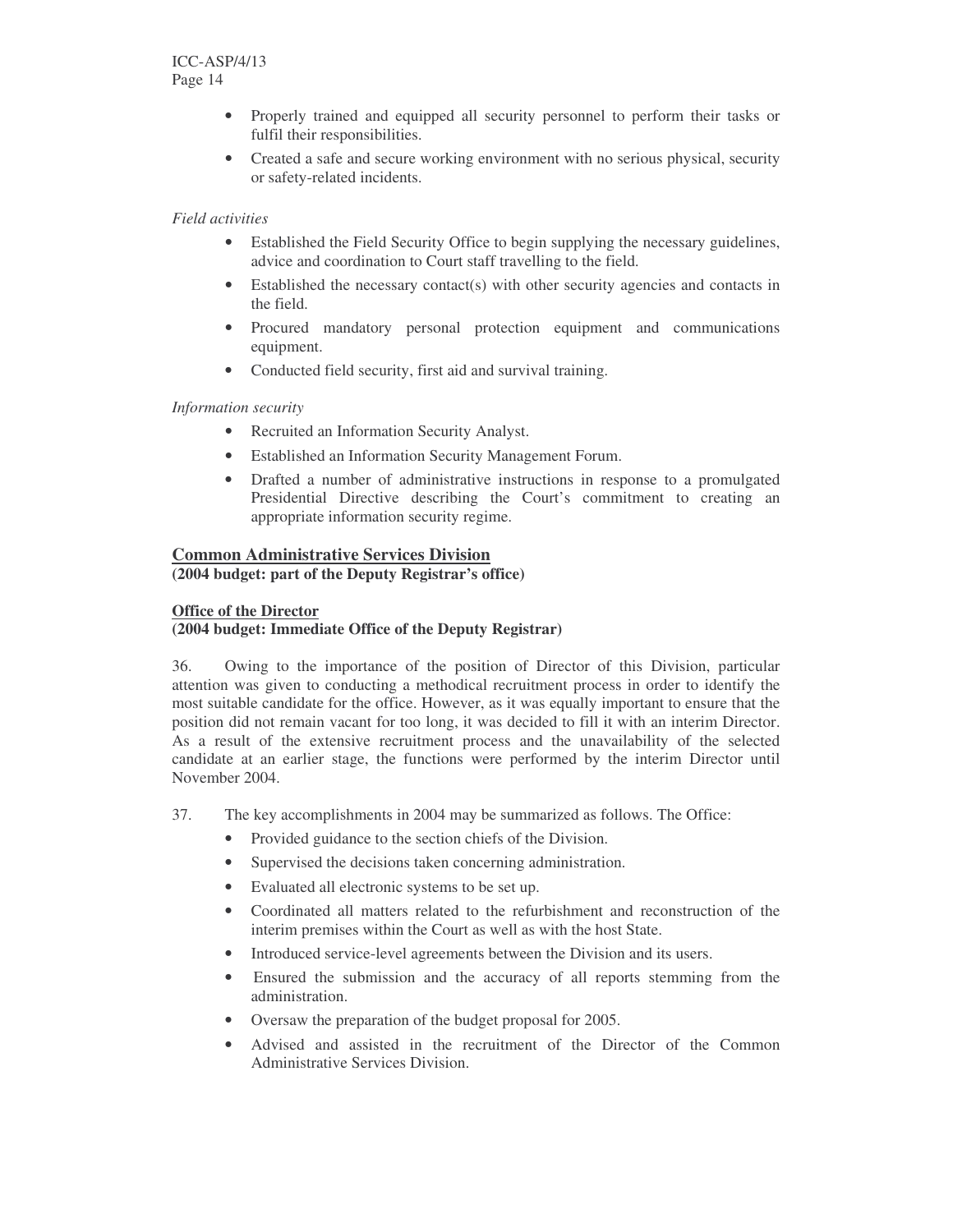#### **Human Resources Section**

38. In the area of human resources management, the Court continued to face three main challenges in 2004. First, the recruitment of staff remained a major and crucial requirement for making the Court operational. Second, the Court had to define its specific needs in the area of human resource management and to develop its own policies. Third, it had to respond to the manifold requests of recruited staff expecting the full care and service that longestablished international organizations usually provide.

- 39. The Human Resources Section achieved the following results in 2004:
	- Recruited fixed-term staff members, short-term staff members, consultants and individual contractors.
	- Received and screened a total of 12,111 applications for established positions.
	- Employed 134 interns and 11 visiting professionals.
	- Conducted three important projects that laid the basis for the Court's human resources management policies:
		- o elaboration of the Court's Staff Rules;
		- o development of a performance management and appraisal system;
		- o classification of all established posts.
	- Initiated training programmes.
	- Established a Health and Welfare Unit in order to develop the skills and ensure the welfare of the staff.

#### **Budget and Control Section**

#### **(2004 budget: Budget Section)**

40. In 2004, the Budget Section was created under the Common Administrative Services Division in the Registry. The Section achieved the following results in 2004:

- Completed the budget documents for 2005.
- Developed use of the results-based budgeting method.
- Maintained clarity and transparency throughout the budget process.
- Monitored allotments and maintained control over budget performance.

#### **Finance Section**

#### **(2004 budget: part of the Administrative Services Section)**

- 41. In 2004, the Finance Section performed the following activities:
	- Finalized the blueprints and testing of Phase I of implementation of the SAP software system scheduled for 1 January 2005 (payments of procurement-related invoices).
	- Worked on blueprints for Phase II/a and II/b of SAP implementation payroll and travel management.
	- Successfully implemented an interim payroll system (Progen) to eliminate the risks of running payrolls on spreadsheet pending SAP implementation.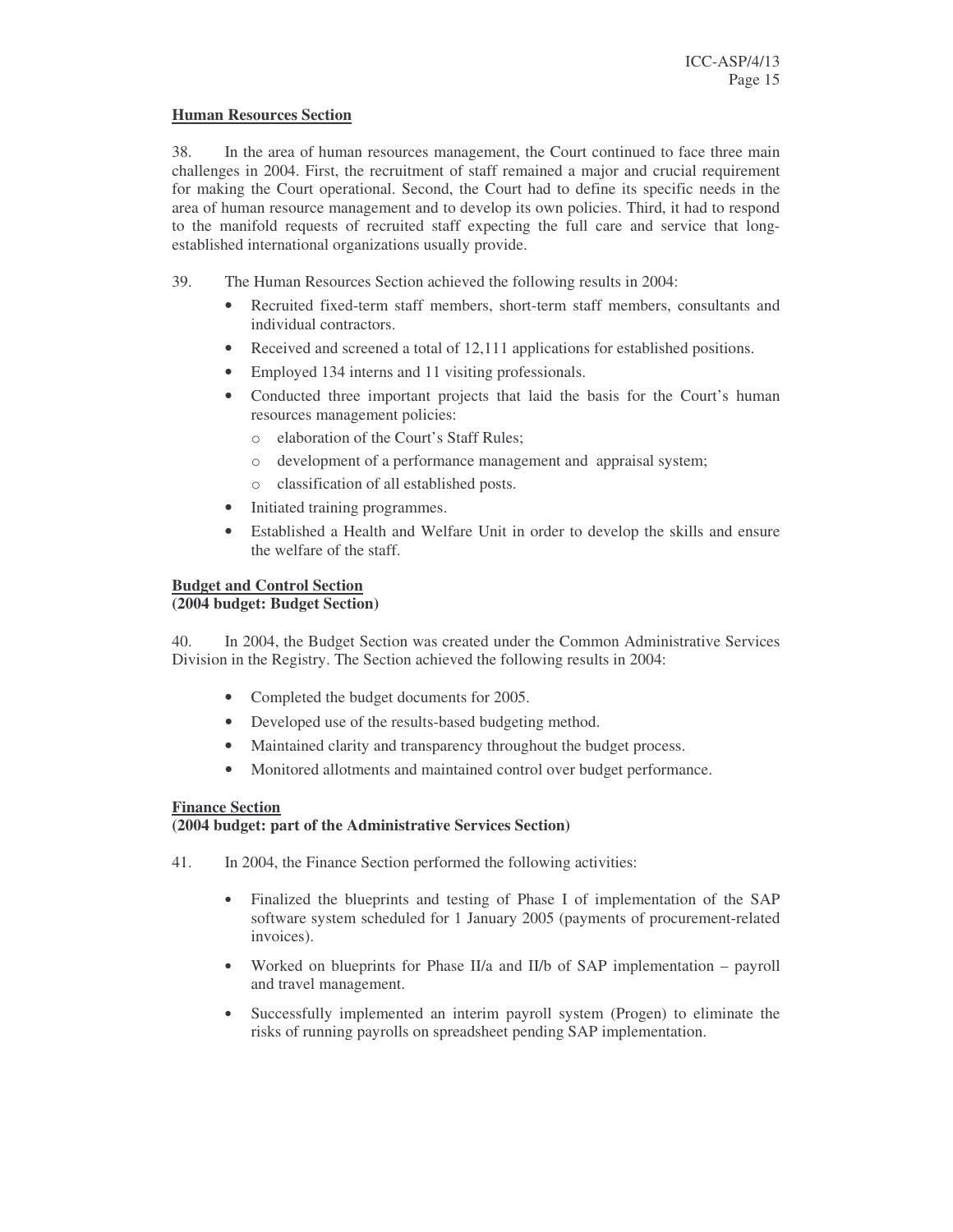- Successfully reported all pension contributions prior to 1 January 2004 to the United Nations Joint Staff Pension Fund on behalf of all participants in the Fund prior to that date, and paid their contributions together with the organization's share and accumulated interest which had been withheld in a savings account opened by the Court for that purpose in 2002.
- Submitted the Financial Statements in respect of the Court's accounts for the first financial period to the External Auditor within the deadline and received an unqualified audit opinion.
- Negotiated a more favourable contract for the Court's financial services with a local bank to ensure better service in the field and in respect of foreign currencies, a free-of-charge ATM machine for easy access to the cash needed for operational requirements and lower bank charges.
- Established and implemented a policy for the investment of the Court's surplus funds in accordance with the Financial Regulations and Rules in order to optimize the rate of return on surplus funds in the Court's bank accounts.

### **General Services Section**

#### **(2004 budget: Administrative Services Section)**

42. The year 2004 was particularly busy for this Section as the Court continued to grow, policies and procedures were developed and goods/equipment were procured. All units were involved in the development of business processes for the SAP and TRIM applications.

#### **Travel Unit**

- Confirmed procedures and policies on protocol issues.
- Developed solid relationships with airline companies.
- Improved service to all Court staff.

#### **Logistics and Transport Unit**

- Set up the warehouse and receiving and inspection (R&I) facilities at Saturnusstraat.
- Assisted with the checklist and ordering of goods of goods/services for the field offices.
- Consolidated supply routines.
- Managed the vehicle fleet.

# **Facilities Management Unit**

- Implemented and tracked the renovations at Saturnusstraat.
- Monitored the progress and made recommendations for the completion of the D Wing and the Pre-Trial Chamber.
- Designed and monitored the progress of Courtroom 2.
- Planned and implemented the C Wing renovations and alterations.
- Assisted with the selection of field offices.
- Oversaw renovations to the bridge on the fourteenth and fifteenth floors.
- Implemented the key-plan for the Arc building designed and implemented the server room project.
- Monitored the maintenance contracts for the Arc building.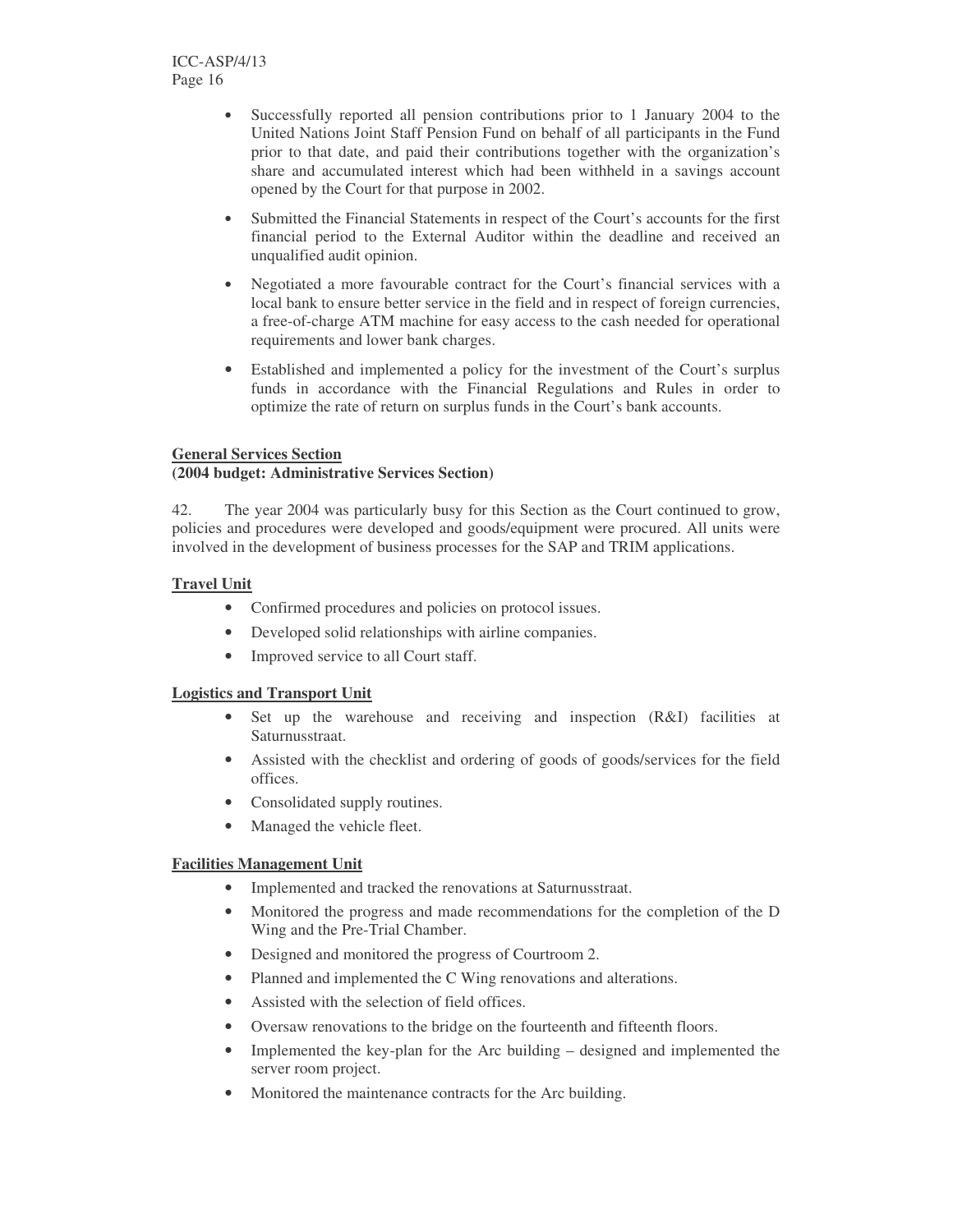#### **Records Management Unit**

- Developed policies and procedures pertaining to information access and security, records retention, disposal, preservation and content, and e-mail management.
- Tested TRIM against acceptance criteria; piloted and implemented across all staff desktops.
- Drafted and imported business classification schemes for administrative functions into TRIM.
- Developed and delivered TRIM training and implemented a document scanning regime.
- Improved courier services and rates and refomed correspondence handling procedures, including procedures in the event of receipt of contaminated items, in coordination with the Security and Safety Section and local authorities.

#### **Information and Communication Technologies Section**

43. In 2004 the Information and Communications Technologies Section took steps to establish a sound, safe and secure infrastructure for the Court in order to make active use of information technology (IT) to maximize the benefits of information systems for all organs of the Court. This was achieved through:

- Provision of a standard technical infrastructure, including a modern desktop and back-office system, a set of Windows servers and the establishment of a media and audio-visual infrastructure. This provides the end user with a set of easy–touse, standardized and efficient tools;
- Provision of a high-availability application cluster for the SAP system and a storage area network for SAP and TRIM, thus ensuring adequate storage space and providing service-level guarantees;
- Installation of a stable network of 100Mbps to users' desktop, which allows for rapid and efficient communications and interfacing. This includes the virtual separation of the network and physical separation of applications to accommodate the confidentiality requirements of all organs;
- Provision of a voice-over Internet protocol, video-streaming and videoconferencing, a cost-effective method for telecommunications;
- Installation of a suite of packaged administration applications software (ERP system) for financial management and procurement;
- Installation of a document management system (TRIM);
- Establishment of a support agreement with various suppliers to provide continuity of service.

#### **Procurement Section**

#### **(2004 budget: part of the Administrative Services Section)**

44. In 2004, a formal Procurement Section was established and organized to perform all procurement activities for the Court. The Section functioned successfully in 2004 with its current composition of one Professional and four General Service staff members. The Section achieved significant cost savings as it functioned throughout 2004 without filling two Professional category posts (a P-4 Section Head and a P-2 Head of the Contract Unit).

- 45. In 2004 the Section :
	- Streamlined and translated procurement processes into Standard Operating Procedures (SOPs).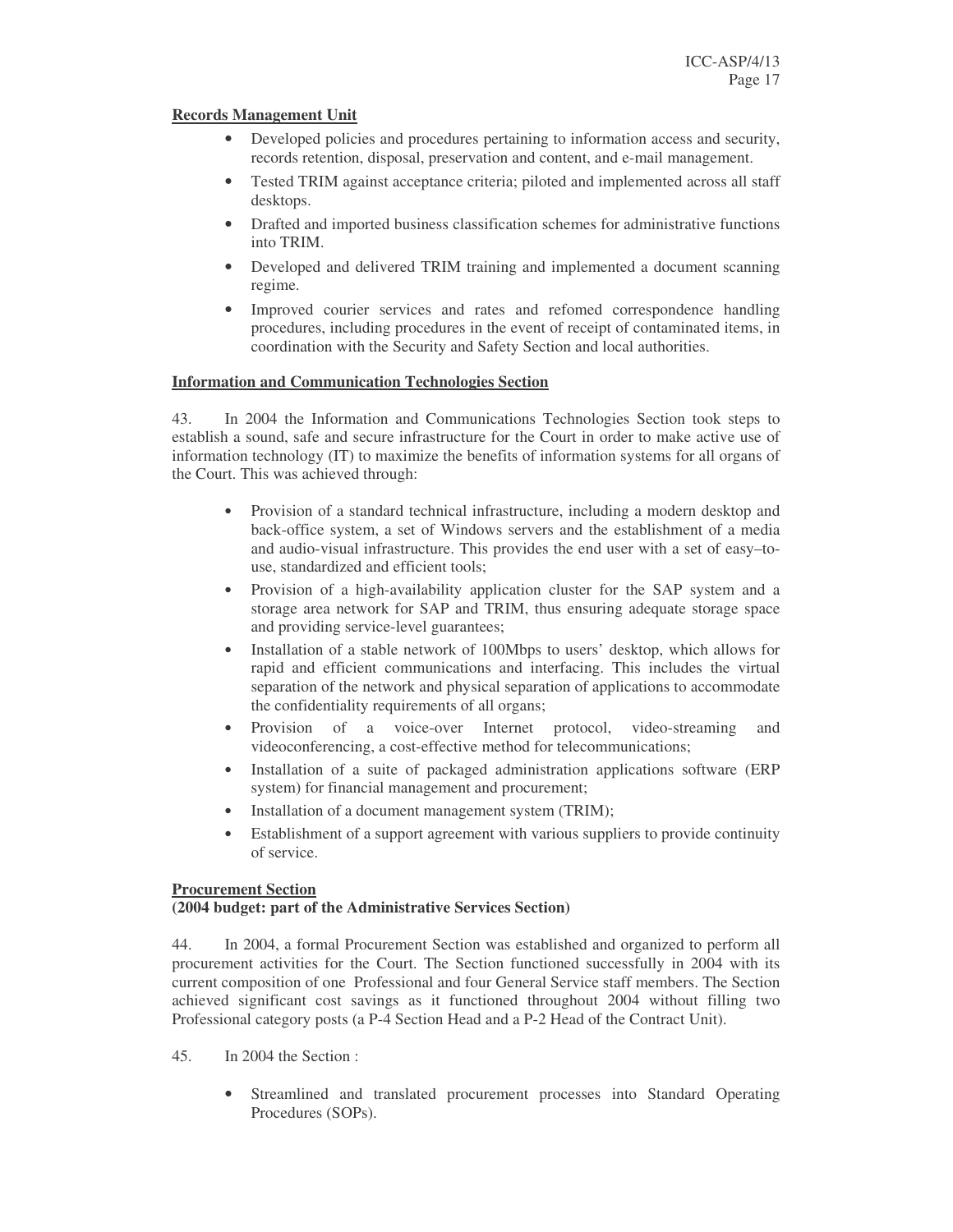- Mapped and created functionality between procurement processes and the new ERP (SAP).
- Established and finalized the blueprint document for the SAP system configuration.
- Proceeded with 754 purchase orders and 45 contracts with a total value of  $\epsilon$ 20.1 million.

# **Division of Court Services**

#### **(2004 budget: Judicial Administration Section and part of the Witnesses Protection and Victims Participation Section)**

46. The Division of Court Services was created in 2004. Prior to restructuring within the Registry, the functions of this Division and of the Division of Victims and Counsel were grouped together under the Judicial Administration Section in the programme of the Deputy Registrar. It should be noted that the Head of the Division, in the absence of the anticipated Court activities, provided considerable assistance for the establishment of the field presence as well as for the development of the architectural brief for the permanent premises.

#### **Court Management Section**

#### **(2004 budget: part of the Judicial Administration Section)**

47. The Court Management Section (CMS) was assigned a portion of the tasks outlined under the Judicial Administration Section (JAS). The JAS has since been renamed the Division of Court Services which comprises four Sections, including the CMS. It should be noted that most tasks planned for the CMS were based on the assumption that proceedings would be held as of 2004. However, judicial activities have not taken off as initially planned. In 2004 the Section:

#### *Legal matters*

- Participated in drafting the Regulations of the Registry, in particular the chapter relating to court management issues.
- Assisted the Pre-Trial Division in the preparation of draft orders.

#### *Construction of the courtrooms (Pre-Trial Chamber, Coourtoom 1, Courtroom 2)*

- Planned and implemented the acquisition of audio-visual and IT equipment for the courtrooms for future operation in accordance with the rules, and provided assistance to other sections, to the ICC Task Force, the Galjema technical consulting agency, the Netherlands Ministry of Housing, Spatial Planning and the Environment and the Netherlands Ministry of Foreign Affairs.
- Participated in selecting audio-visual, IT and satellite communication infrastructure for use "on the field" and in field offices.

#### *Electronic court system*

• Participated in working groups to define the requirements for an e-court adapted to International Criminal Court rules and in an electronic document management system (EDMS) focus group, and attended interactive storage management facility (ISMF) meetings (preparation of policies).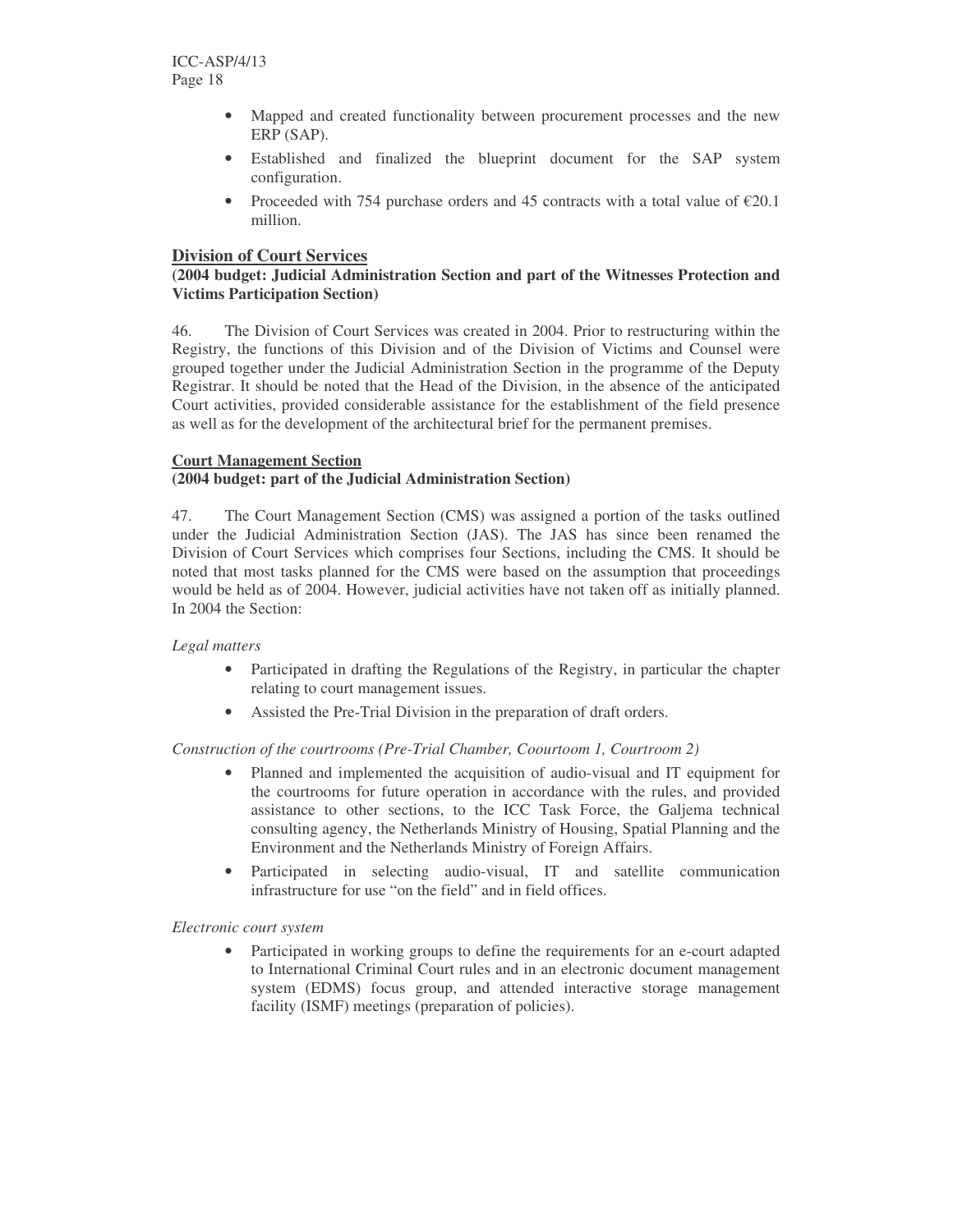#### *Registration of Court documents*

• Drafted procedures for registration (pending finalization of the draft Regulations of the Registry); providied for operational registration, protection and storage; and made presentations to the Judiciary, the Office of the Prosecutor and Division of Court Services/Division of Victims and Counsel staff.

#### **Detention Section**

#### **(2004 budget: part of the Judicial Administration Section)**

48. In 2004 the Section undertook substantive and operational activities that complemented its work on the elaboration and implementation of policies, rules and regulations pertaining to detention. As nobody has yet been transferred to the seat of the Court pursuant to a warrant of arrest, objectives directly linked to the provision of services to detained persons have not been attained. The Section:

- Evaluated the plans for building the permanent detention centre and a suggested final proposal to the Registrar.
- Evaluated some options for a temporary detention centre while the final options continue to be developed.
- Established contacts with institutions dealing with conditions of detention and protection of human rights with a view to developing training programmes for custody staff.

#### **Court Interpretation and Translation Section (2004 budget: part of the Judicial Administration Section)**

49. In 2004, two crucial objectives were achieved: a Round Table on the Multilingual Courtroom was held in June 2004 at the seat of the Court and the accreditation programme for field interpreters was put into place jointly with the Office of the Prosecutor. The Court Interpretation and Translation Unit became a Section in mid-2004. Furthermore the Section:

- Continued providing language services to the Presidency, Chambers and the Registry (interpretation for training sessions, briefings and lectures for the OTP) and provided full translation and interpretation support to the Secretariat of the Assembly of States Parties until it recruited its own temporary translation pool. In total, interpretation was provided for 137 events at the seat and outside (January to December 2004).
- Established clear requesting procedures for translation, revision, editing and interpretation and posted them on the Intranet.
- Researched procedures, activities and benchmarks of language services in other international organizations through missions and telephone and e-mail contacts.
- Drafted directives for interpreters as a basis for the Regulations of the Registry as well as workflow procedures as a basis for Standard Operational Procedures.
- Undertook research missions to the International Maritime Organization, the European Commission (Directorate General for Interpretation and Directorate General for Translation), the International Telecommunication Union, the World Trade Organization, the World Intellectual Property Organization, the World Meteorological Organization, the United Nations Office at Vienna and the European Court of Justice.
- Established cooperation links with the Ecole de traduction et d'interprétation de Genève and the University of Westminster.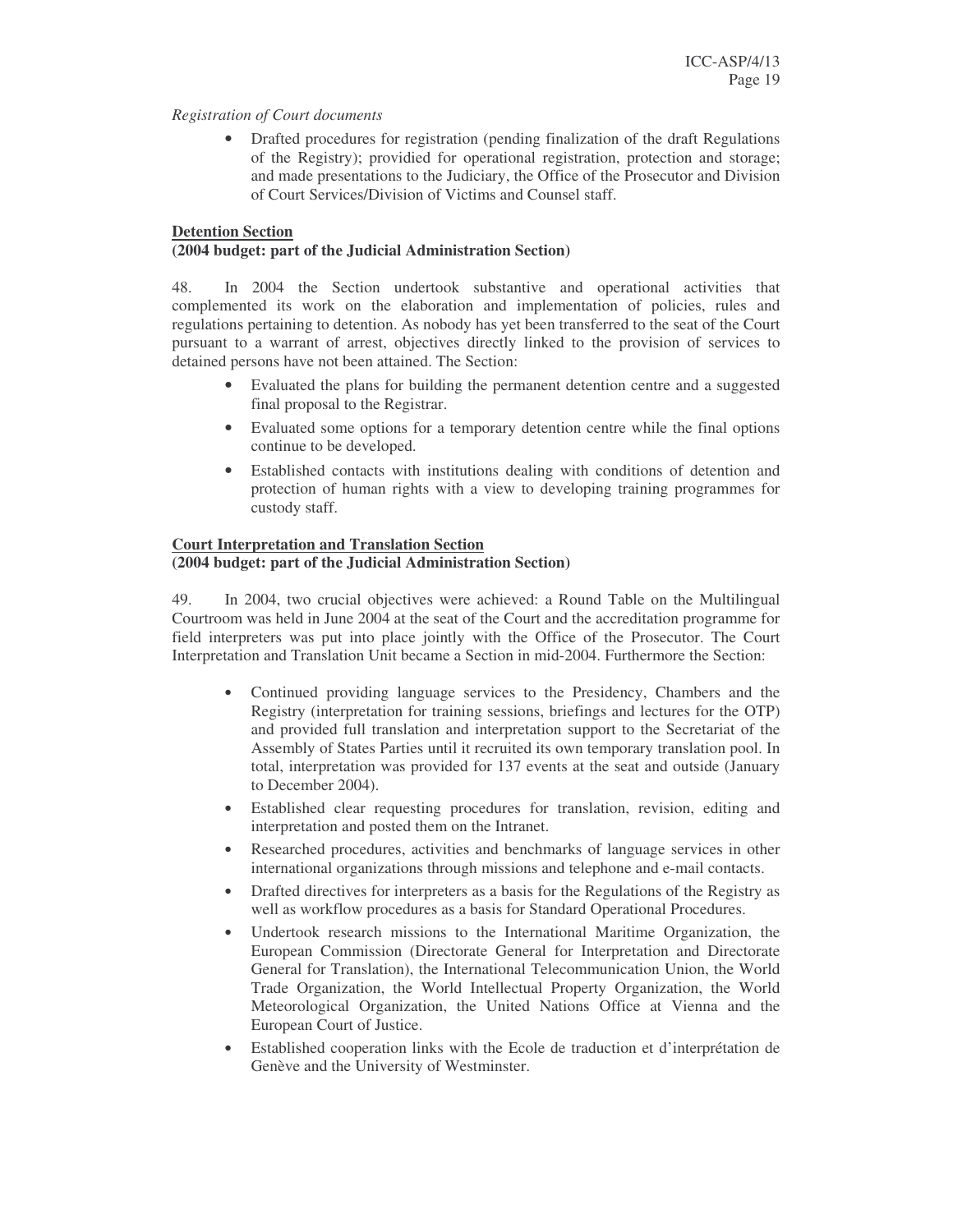- Undertook reconnaissance and operational missions to Kampala in October 2004 and to Kinshasa in December 2004 to interview, screen and conduct initial training of candidates for posts as field interpreters.
- Attended conferences: a Joint Interpreting and Conference Service (SCIC) Universities Conference, Brussels (Directorate General for Interpretation (DG) of the European Commission); an Inter-Agency Meeting on Language Arrangements, Documentation and Publications (IAMLADP) conference hosted by DG SCIC, Brussels; a Joint Inter-Agency Meeting on Computer-Assisted Translation and Terminology (JIAMCATT) conference hosted by the European Space Agency, Paris.
- Organized training for Section staff given by in-house staff and external consultants on a number of legal and terminological issues.

#### **Victims and Witnesses Unit**

#### **(2004 budget: part of the Witness Protection and Victims Participation Section)**

50. In the 2004 budget the Victims and Witnesses Unit (VWU) formed part of the Witness Protection and Victim Participation Section. The VWU subsequently became part of the Division of Court Services. In 2004 the VWU:

- Established operational capacity to receive witnesses in The Hague and to provide them with support and protection – this was tested with the first live case in November 2004.
- Established witness protection procedures and links with international witness protection networks.
- Initiated contacts with over 50 States Parties for relocation agreements and concluded a number of such agreements.
- Initiated development of field capability in Uganda.
- Established a health care provider network (hospitals, dentist, physician, gynaecologist, laboratories) in The Hague.

# **Public Information and Documentation Section – PIDS**

#### **Office of the Head (2004 budget: part of PIDS)**

51. The Office of the Head was created during 2004 as a result of a restructuring process within the Registry, by virtue of which the Section was placed directly under the Registrar. The main achievements of the Office of the Head were:

- Recruitment of basic staff;
- Reorganization of tasks within the new Section.

#### **Library and Documentation Centre (2004 budget: part of PIDS)**

52. The Library and Documentation Centre was created as a unit of PIDS during 2004. Prior to the restructuring, all the unit's tasks fell within the competence of PIDS, which remained under the authority of the Deputy Registrar as opposed to the Section Head. In 2004 the Library and Documentation Centre: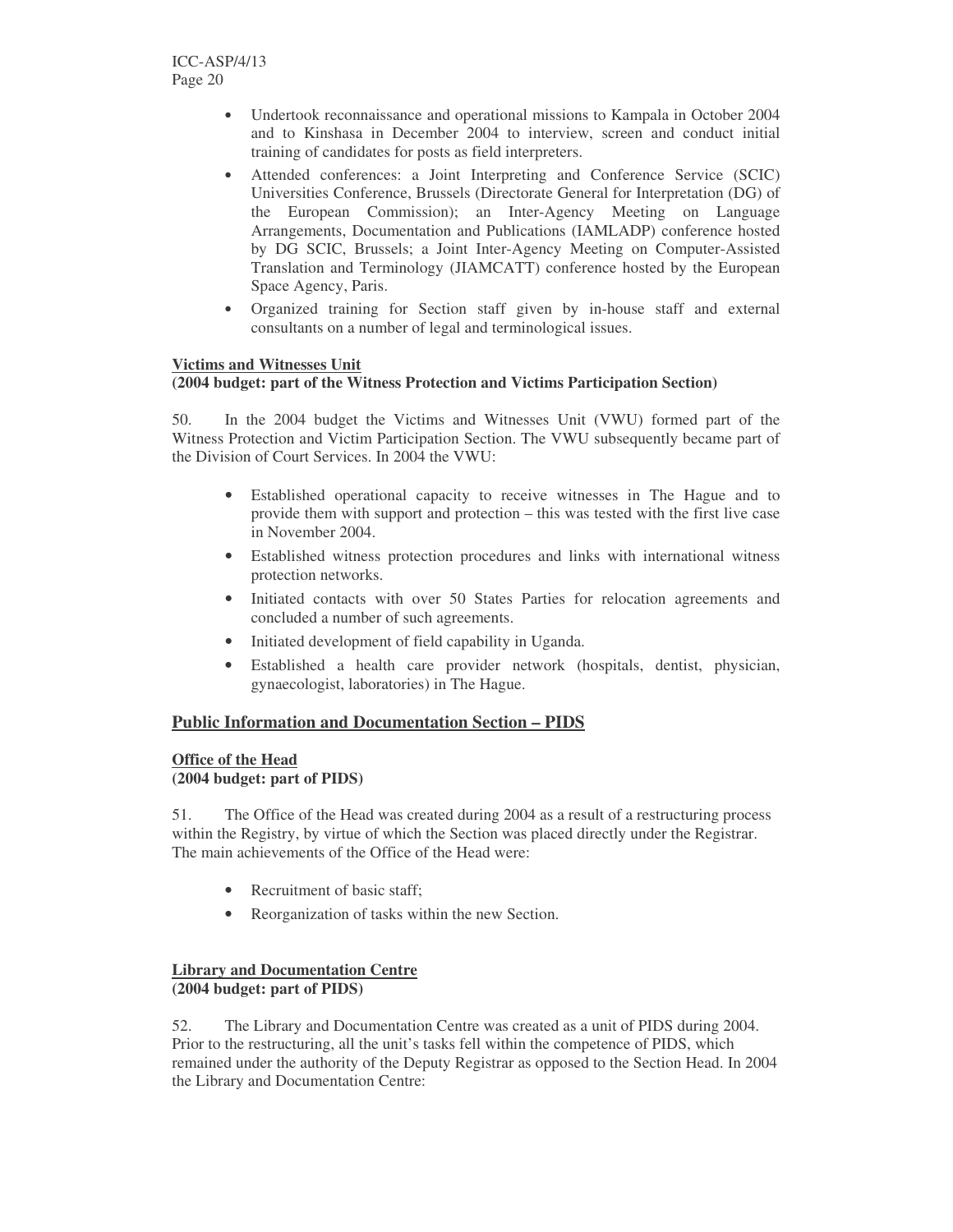- Built the library collections, comprising 2,929 titles and over 6,000 volumes of relevance to the work of the Court, over 380 serial subscriptions and access to over 40 databases.
- Set up a library and documentation reference service infrastructure using a userled and user-friendly IT system.
- Sought collaborative agreements with academic law libraries.
- Developed the first phase of a suitable computer-based library management system, which includes modules for circulation, cataloguing, series, acquisitions and the Online Public Access Catalogue (OPAC).
- Established a Secure Library intranet and a document delivery service.
- Established a library reference service with timely provision of material, delivered in the appropriate format to the staff of the Court. Information queries (e-mail, in person, phone) estimated at over 3,500 during 2004.

#### **Public Information Unit**

#### **(2004 budget: part of PIDS)**

53. The Public Information Unit (PIU) was created as a unit of PIDS during 2004. Prior to the restructuring, all the unit's tasks fell within the competence of PIDS, which remained under the authority of the Deputy Registrar as opposed to the Section Head. In 2004 the PIU:

- Initiated basic outreach activities, establishing contacts with NGOs and journalists in the DRC. A workshop was organized in December in Kinshasa.
- Developed and distributed a range of basic information products such us an institutional video, posters and factsheets which were translated into English, French, Swahili and Lingala.
- Published a monthly ICC Newsletter which is distributed digitally to all PIDS contacts.
- Published a daily and weekly press review for internal use.
- Distributed basic Court documents (Statute of Rome and Rules of Procedure and Evidence).
- Organized two seminars on the Democratic Republic of the Congo and Uganda for internal purposes.
- Improved the website. A site with new architecture and a new look was launched in November. It is more user-friendly, has more French content and the texts have been improved.
- Developed a programme of visits at the Court's premises. Coordinated lectures and briefings to groups at the Court and organized a few high-profile visits.
- Established a complete database and a network of journalists and NGOs all over the world.

#### **Division of Victims and Counsel (2004 budget: part of the Witness Protection and Victims Participation Section)**

#### **Office of the Head**

54. The Division of Victims and Counsel was created to deal with the increased workload in the areas of defence and victims. Upon internal restructuring, the post of Head of the Division was filled in August 2004.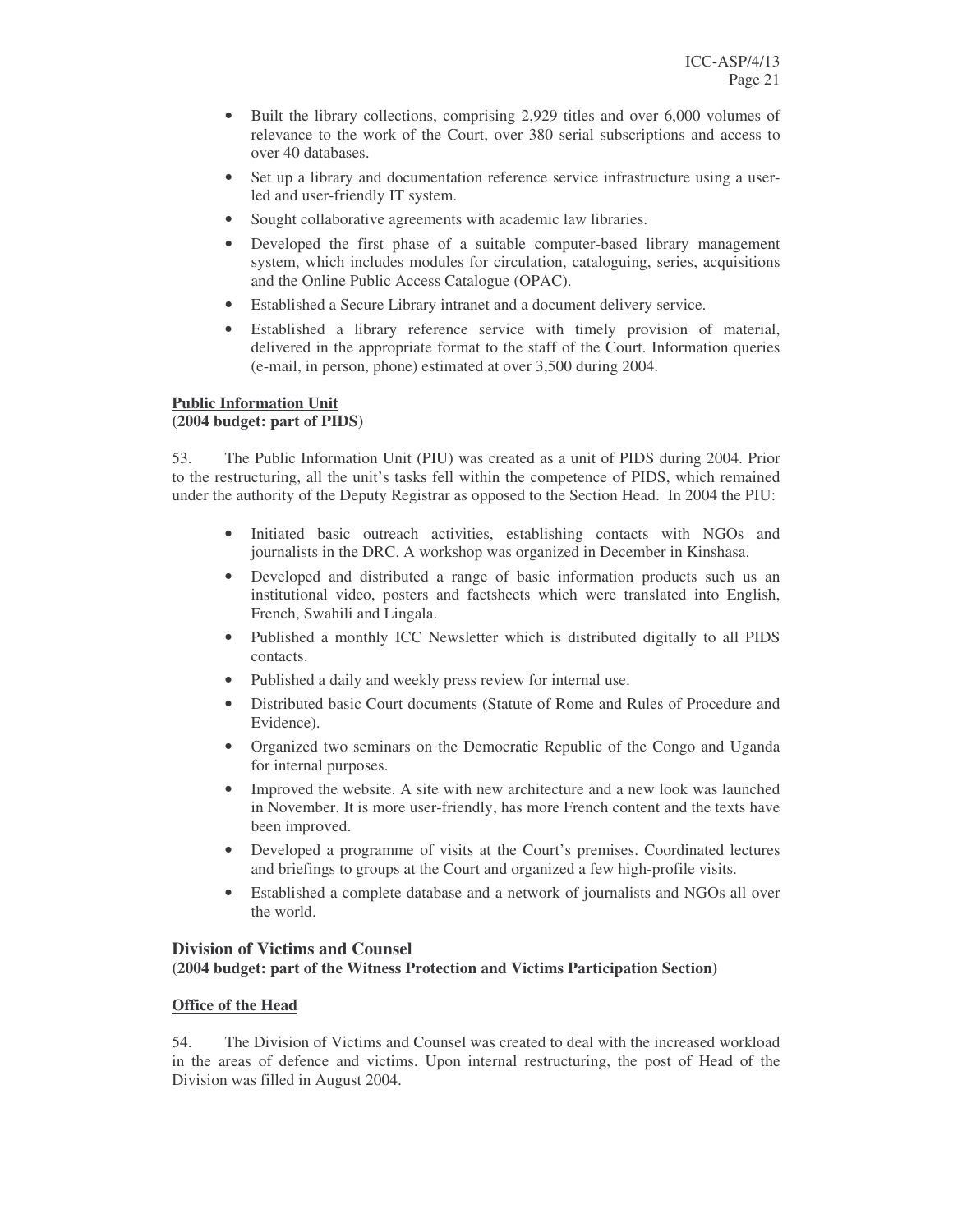ICC-ASP/4/13 Page 22

#### **Defence Support Section**

55. In 2004, the Section planned the provision of administrative assistance to defence counsel to lay the basis for establishing rules to identify objective criteria relating to the decisions of lawyers, establishing a system for monitoring fees and ensuring that equal terms are maintained, and arranging training for lawyers. The expected result for 2004 was "equality of arms" for the defence teams. The Section's main achievements in respect of the proposed priorities were:

- Finalization and transmission to the Assembly of States Parties of the proposed system for payment of counsel in the framework of legal assistance paid by the Court (legal aid); this system pays particular attention to the principle of equality of arms;
- Participation in several training sessions at different levels.

56. Although some lawyers were asked to be available in response to a request from the Office of the Prosecutor, none of them were appointed to assist persons entitled to legal assistance under the Statute and the Rules of Procedure and Evidence.

#### **Victims Participation and Reparations Section**

57. The Victims Participation and Reparations Section was created in 2004 and placed within a new Division of Victims and Counsel as part of a restructuring that took place during the year. Those functions described under Sub-programme 3280 (Witness Protection and Victims Participation Section) in the approved budget for 2004 that relate to participation of victims and reparation were assigned to the new Section.

58. Of the planned tasks that relate to the new Section, those that relate to the preparation for judicial activity were largely accomplished and include:

- Establishment of cooperation with non-governmental organizations, intergovernmental organizations and States in order to facilitate the access of victims to the Court and establishment of contacts with professional legal communities: several missions were undertaken to two situations under investigation for these purposes, and seminars were held for lawyers and NGOs in the DRC.
- Establishment of databases and standard forms to facilitate victims' applications: consultations were held with relevant experts and NGOs, including a mission to visit organizations handling mass claims, following which work was begun to design a database for storing and managing applications from victims and a standard application form for participation was drafted.
- Provision of assistance for the proper functioning of the Board of Directors of the Trust Fund for Victims: the first annual meeting of the Board of Directors was organized at the seat of the Court.
- Coordination with other organs and sections of the Court on diverse issues relating to the mandate.

Other planned tasks and expected results presupposed the commencement of proceedings, which did not occur during the year.